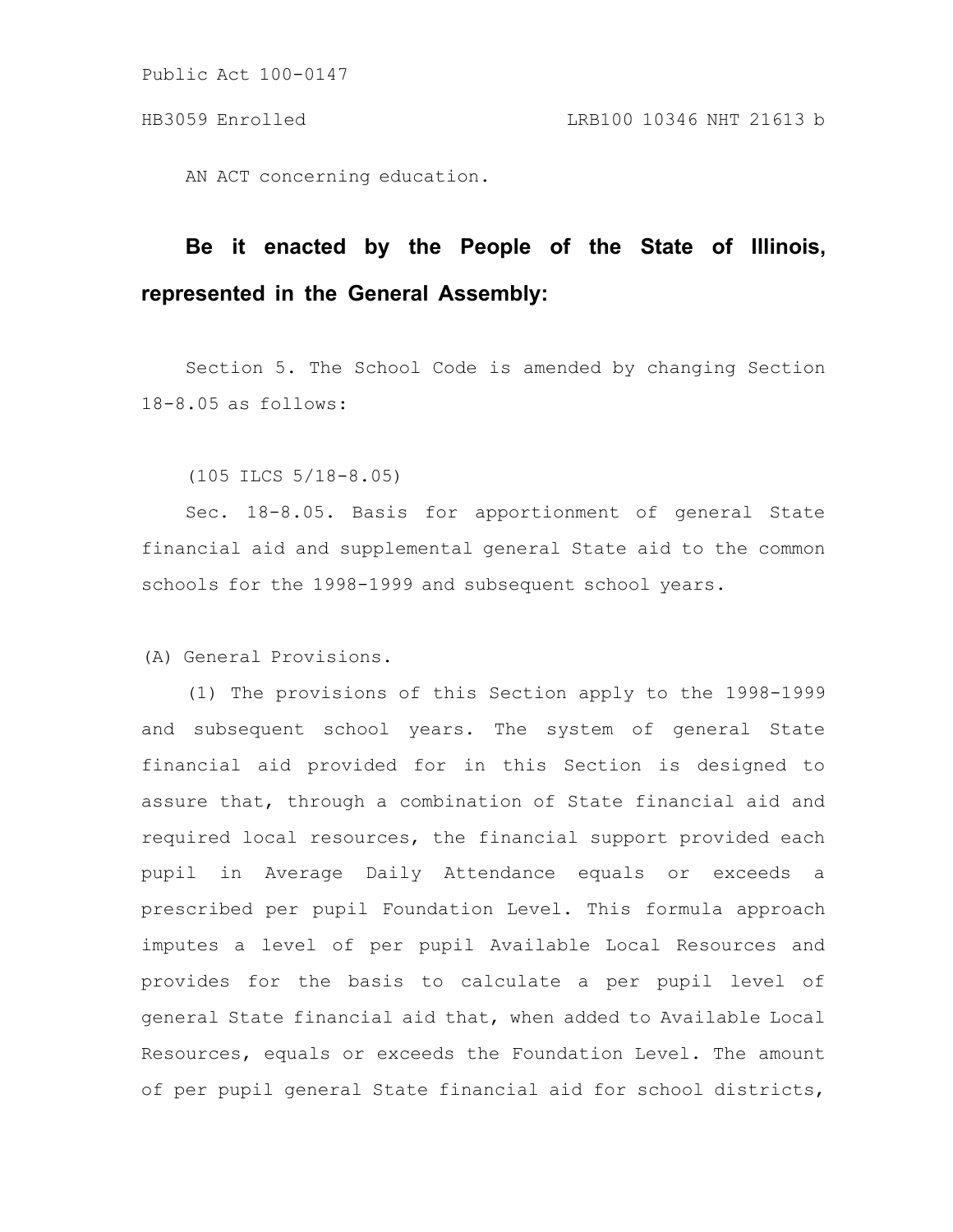in general, varies in inverse relation to Available Local Resources. Per pupil amounts are based upon each school district's Average Daily Attendance as that term is defined in this Section.

(2) In addition to general State financial aid, school districts with specified levels or concentrations of pupils from low income households are eligible to receive supplemental general State financial aid grants as provided pursuant to subsection (H). The supplemental State aid grants provided for school districts under subsection (H) shall be appropriated for distribution to school districts as part of the same line item in which the general State financial aid of school districts is appropriated under this Section.

(3) To receive financial assistance under this Section, school districts are required to file claims with the State Board of Education, subject to the following requirements:

(a) Any school district which fails for any given school year to maintain school as required by law, or to maintain a recognized school is not eligible to file for such school year any claim upon the Common School Fund. In case of nonrecognition of one or more attendance centers in a school district otherwise operating recognized schools, the claim of the district shall be reduced in the proportion which the Average Daily Attendance in the attendance center or centers bear to the Average Daily Attendance in the school district. A "recognized school"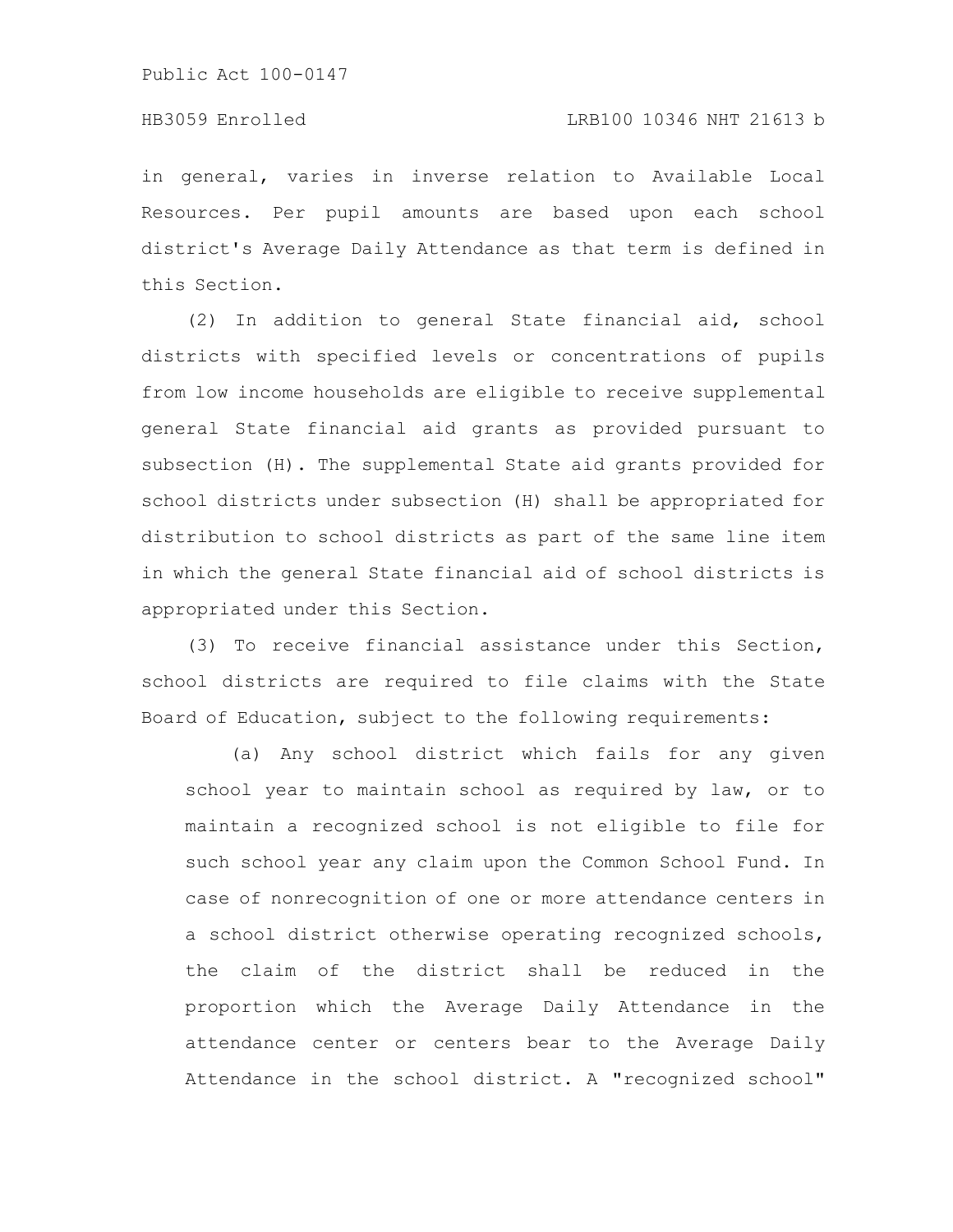### HB3059 Enrolled LRB100 10346 NHT 21613 b

means any public school which meets the standards as established for recognition by the State Board of Education. A school district or attendance center not having recognition status at the end of a school term is entitled to receive State aid payments due upon a legal claim which was filed while it was recognized.

(b) School district claims filed under this Section are subject to Sections 18-9 and 18-12, except as otherwise provided in this Section.

(c) If a school district operates a full year school under Section 10-19.1, the general State aid to the school district shall be determined by the State Board of Education in accordance with this Section as near as may be applicable.

(d) (Blank).

(4) Except as provided in subsections (H) and (L), the board of any district receiving any of the grants provided for in this Section may apply those funds to any fund so received for which that board is authorized to make expenditures by law.

School districts are not required to exert a minimum Operating Tax Rate in order to qualify for assistance under this Section.

(5) As used in this Section the following terms, when capitalized, shall have the meaning ascribed herein:

(a) "Average Daily Attendance": A count of pupil attendance in school, averaged as provided for in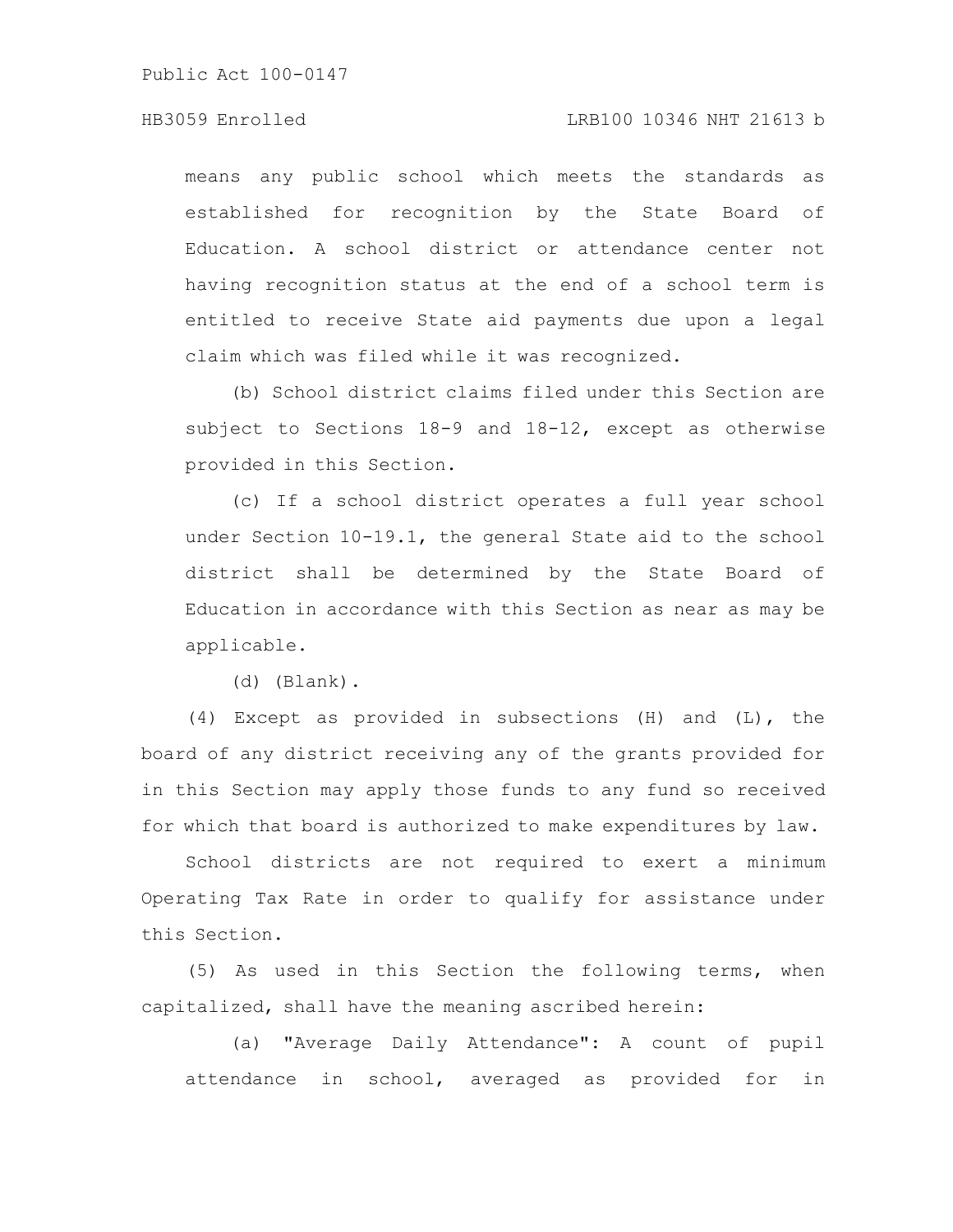subsection (C) and utilized in deriving per pupil financial support levels.

(b) "Available Local Resources": A computation of local financial support, calculated on the basis of Average Daily Attendance and derived as provided pursuant to subsection (D).

(c) "Corporate Personal Property Replacement Taxes": Funds paid to local school districts pursuant to "An Act in relation to the abolition of ad valorem personal property tax and the replacement of revenues lost thereby, and amending and repealing certain Acts and parts of Acts in connection therewith", certified August 14, 1979, as amended (Public Act 81-1st S.S.-1).

(d) "Foundation Level": A prescribed level of per pupil financial support as provided for in subsection (B).

(e) "Operating Tax Rate": All school district property taxes extended for all purposes, except Bond and Interest, Summer School, Rent, Capital Improvement, and Vocational Education Building purposes.

(B) Foundation Level.

(1) The Foundation Level is a figure established by the State representing the minimum level of per pupil financial support that should be available to provide for the basic education of each pupil in Average Daily Attendance. As set forth in this Section, each school district is assumed to exert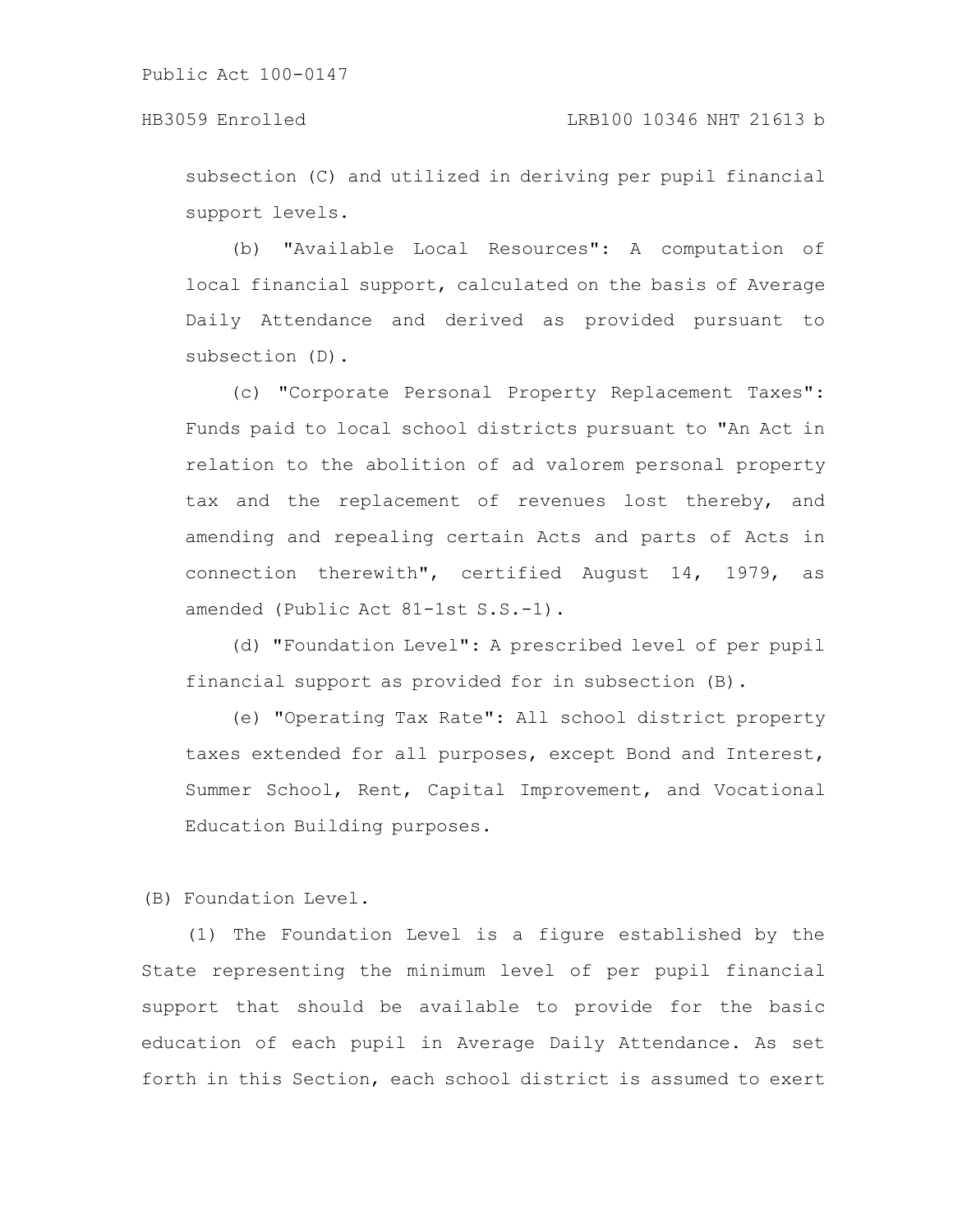a sufficient local taxing effort such that, in combination with the aggregate of general State financial aid provided the district, an aggregate of State and local resources are available to meet the basic education needs of pupils in the district.

(2) For the 1998-1999 school year, the Foundation Level of support is \$4,225. For the 1999-2000 school year, the Foundation Level of support is \$4,325. For the 2000-2001 school year, the Foundation Level of support is \$4,425. For the 2001-2002 school year and 2002-2003 school year, the Foundation Level of support is \$4,560. For the 2003-2004 school year, the Foundation Level of support is \$4,810. For the 2004-2005 school year, the Foundation Level of support is \$4,964. For the 2005-2006 school year, the Foundation Level of support is \$5,164. For the 2006-2007 school year, the Foundation Level of support is \$5,334. For the 2007-2008 school year, the Foundation Level of support is \$5,734. For the 2008-2009 school year, the Foundation Level of support is \$5,959.

(3) For the 2009-2010 school year and each school year thereafter, the Foundation Level of support is \$6,119 or such greater amount as may be established by law by the General Assembly.

(C) Average Daily Attendance.

(1) For purposes of calculating general State aid pursuant to subsection (E), an Average Daily Attendance figure shall be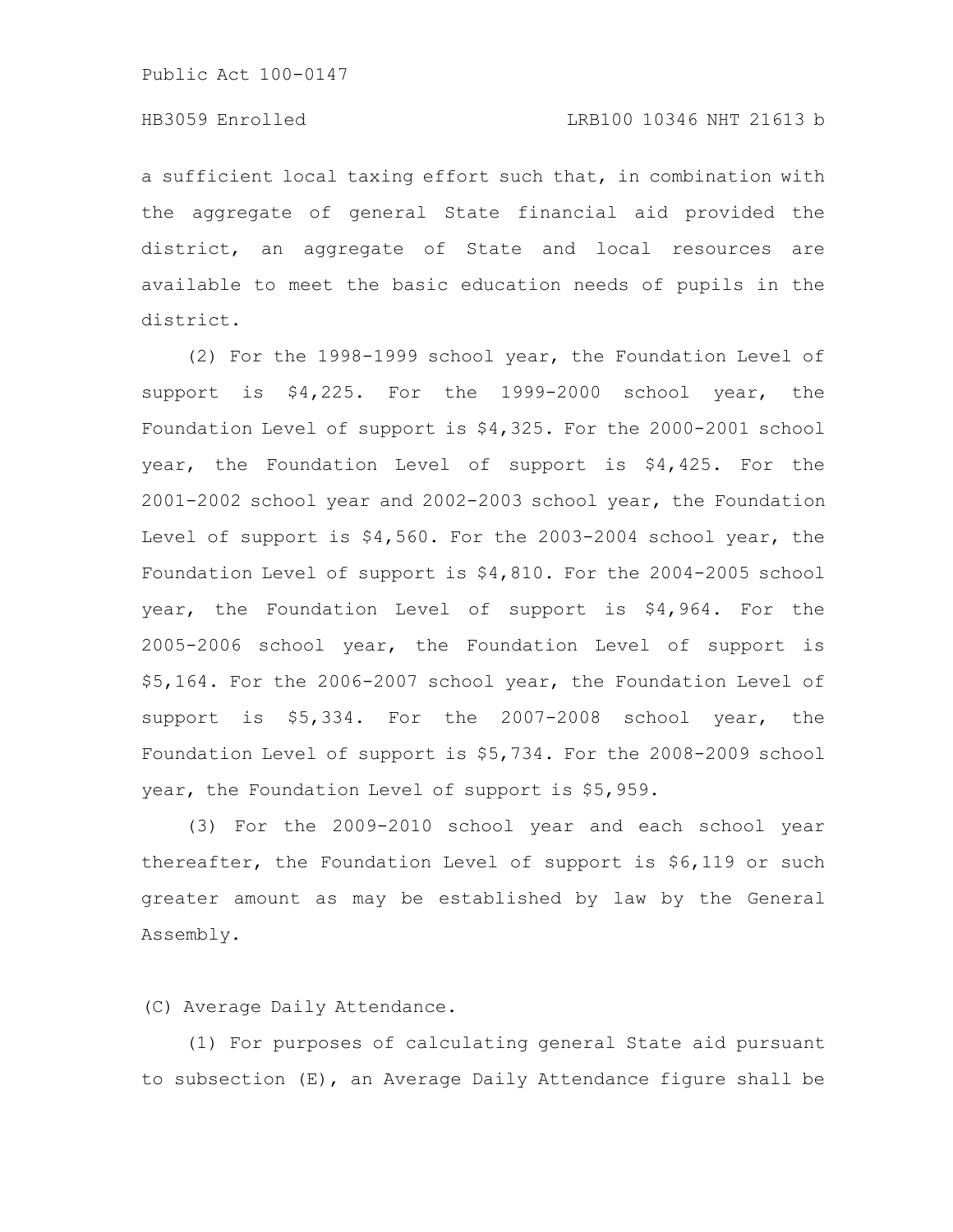# HB3059 Enrolled LRB100 10346 NHT 21613 b

utilized. The Average Daily Attendance figure for formula calculation purposes shall be the monthly average of the actual number of pupils in attendance of each school district, as further averaged for the best 3 months of pupil attendance for each school district. In compiling the figures for the number of pupils in attendance, school districts and the State Board of Education shall, for purposes of general State aid funding, conform attendance figures to the requirements of subsection  $(F)$ .

(2) The Average Daily Attendance figures utilized in subsection (E) shall be the requisite attendance data for the school year immediately preceding the school year for which general State aid is being calculated or the average of the attendance data for the 3 preceding school years, whichever is greater. The Average Daily Attendance figures utilized in subsection (H) shall be the requisite attendance data for the school year immediately preceding the school year for which general State aid is being calculated.

(D) Available Local Resources.

(1) For purposes of calculating general State aid pursuant to subsection (E), a representation of Available Local Resources per pupil, as that term is defined and determined in this subsection, shall be utilized. Available Local Resources per pupil shall include a calculated dollar amount representing local school district revenues from local property taxes and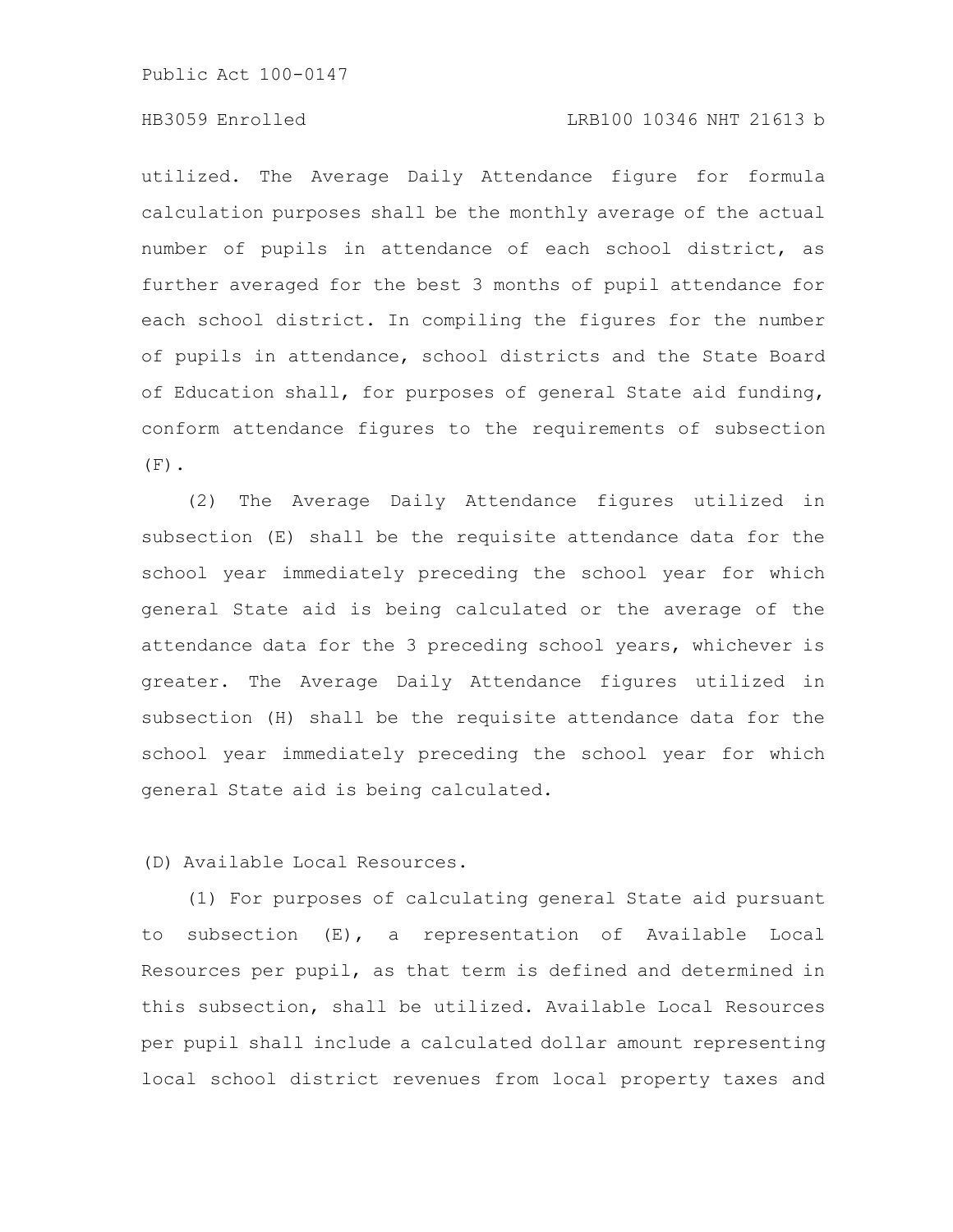from Corporate Personal Property Replacement Taxes, expressed on the basis of pupils in Average Daily Attendance. Calculation of Available Local Resources shall exclude any tax amnesty funds received as a result of Public Act 93-26.

(2) In determining a school district's revenue from local property taxes, the State Board of Education shall utilize the equalized assessed valuation of all taxable property of each school district as of September 30 of the previous year. The equalized assessed valuation utilized shall be obtained and determined as provided in subsection (G).

(3) For school districts maintaining grades kindergarten through 12, local property tax revenues per pupil shall be calculated as the product of the applicable equalized assessed valuation for the district multiplied by 3.00%, and divided by the district's Average Daily Attendance figure. For school districts maintaining grades kindergarten through 8, local property tax revenues per pupil shall be calculated as the product of the applicable equalized assessed valuation for the district multiplied by 2.30%, and divided by the district's Average Daily Attendance figure. For school districts maintaining grades 9 through 12, local property tax revenues per pupil shall be the applicable equalized assessed valuation of the district multiplied by 1.05%, and divided by the district's Average Daily Attendance figure.

For partial elementary unit districts created pursuant to Article 11E of this Code, local property tax revenues per pupil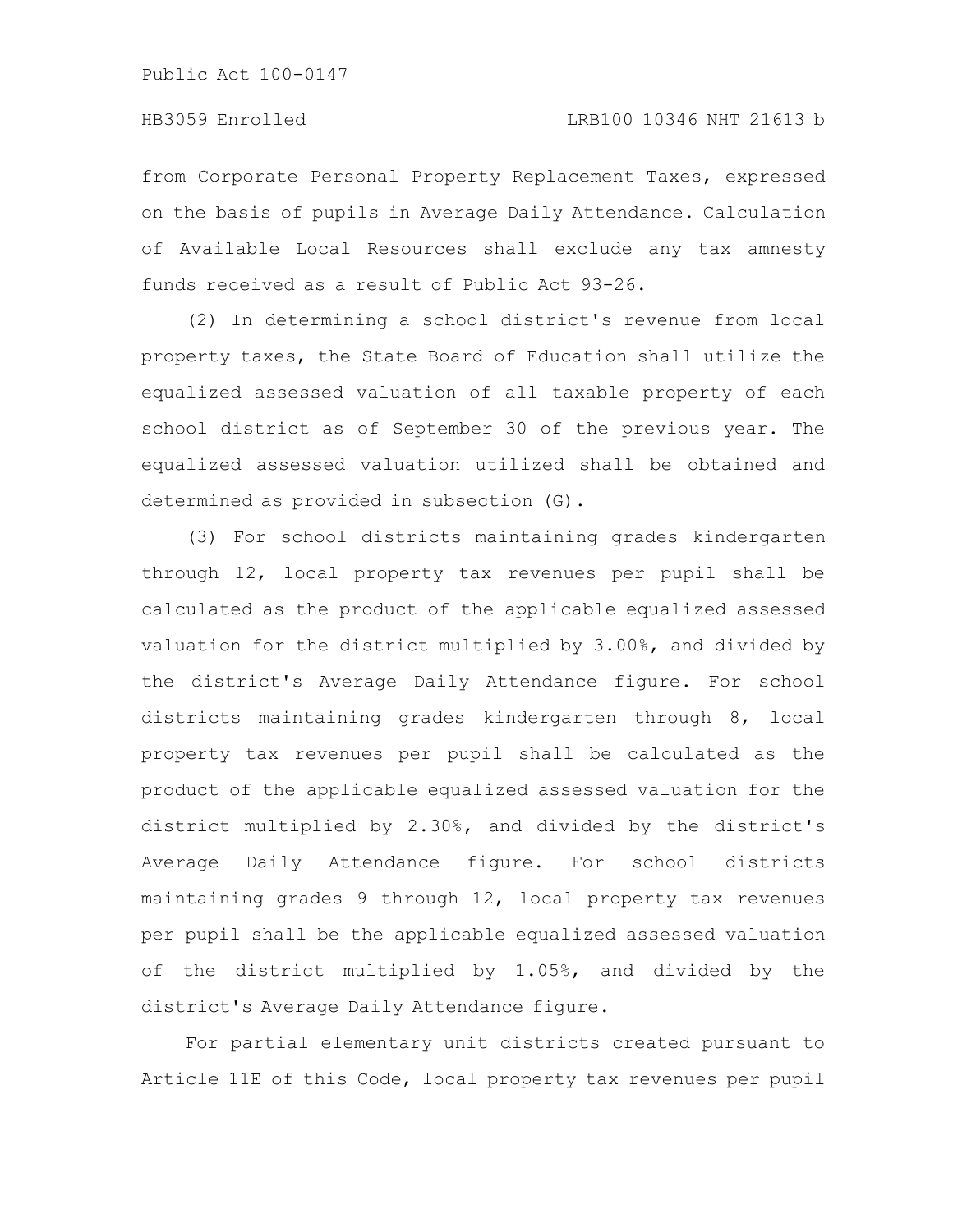# HB3059 Enrolled LRB100 10346 NHT 21613 b

shall be calculated as the product of the equalized assessed valuation for property within the partial elementary unit district for elementary purposes, as defined in Article 11E of this Code, multiplied by 2.06% and divided by the district's Average Daily Attendance figure, plus the product of the equalized assessed valuation for property within the partial elementary unit district for high school purposes, as defined in Article 11E of this Code, multiplied by 0.94% and divided by the district's Average Daily Attendance figure.

(4) The Corporate Personal Property Replacement Taxes paid to each school district during the calendar year one year before the calendar year in which a school year begins, divided by the Average Daily Attendance figure for that district, shall be added to the local property tax revenues per pupil as derived by the application of the immediately preceding paragraph (3). The sum of these per pupil figures for each school district shall constitute Available Local Resources as that term is utilized in subsection (E) in the calculation of general State aid.

(E) Computation of General State Aid.

(1) For each school year, the amount of general State aid allotted to a school district shall be computed by the State Board of Education as provided in this subsection.

(2) For any school district for which Available Local Resources per pupil is less than the product of 0.93 times the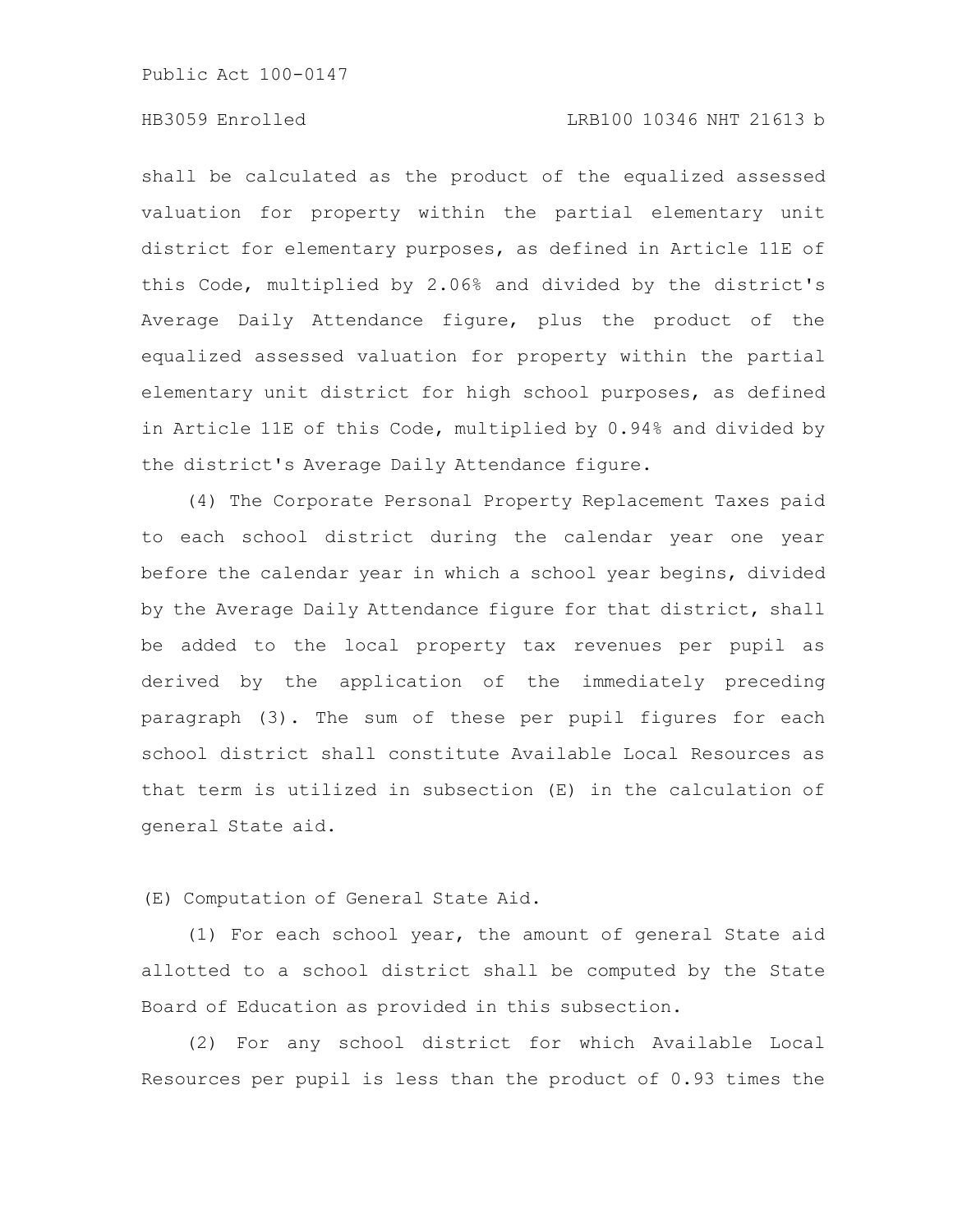Foundation Level, general State aid for that district shall be calculated as an amount equal to the Foundation Level minus Available Local Resources, multiplied by the Average Daily Attendance of the school district.

(3) For any school district for which Available Local Resources per pupil is equal to or greater than the product of 0.93 times the Foundation Level and less than the product of 1.75 times the Foundation Level, the general State aid per pupil shall be a decimal proportion of the Foundation Level derived using a linear algorithm. Under this linear algorithm, the calculated general State aid per pupil shall decline in direct linear fashion from 0.07 times the Foundation Level for a school district with Available Local Resources equal to the product of 0.93 times the Foundation Level, to 0.05 times the Foundation Level for a school district with Available Local Resources equal to the product of 1.75 times the Foundation Level. The allocation of general State aid for school districts subject to this paragraph 3 shall be the calculated general State aid per pupil figure multiplied by the Average Daily Attendance of the school district.

(4) For any school district for which Available Local Resources per pupil equals or exceeds the product of 1.75 times the Foundation Level, the general State aid for the school district shall be calculated as the product of \$218 multiplied by the Average Daily Attendance of the school district.

(5) The amount of general State aid allocated to a school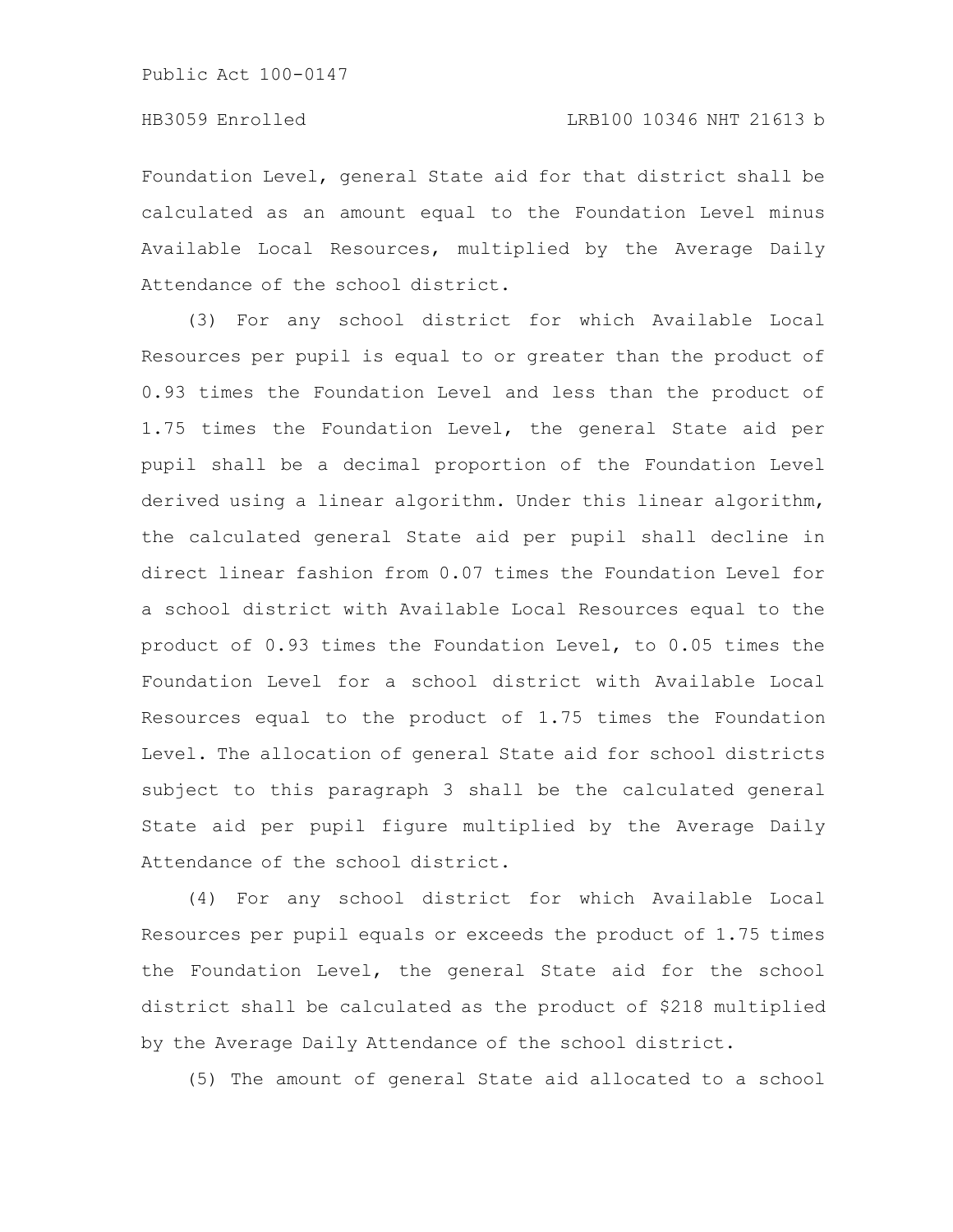# HB3059 Enrolled LRB100 10346 NHT 21613 b

district for the 1999-2000 school year meeting the requirements set forth in paragraph (4) of subsection (G) shall be increased by an amount equal to the general State aid that would have been received by the district for the 1998-1999 school year by utilizing the Extension Limitation Equalized Assessed Valuation as calculated in paragraph (4) of subsection (G) less the general State aid allotted for the 1998-1999 school year. This amount shall be deemed a one time increase, and shall not affect any future general State aid allocations.

(F) Compilation of Average Daily Attendance.

(1) Each school district shall, by July 1 of each year, submit to the State Board of Education, on forms prescribed by the State Board of Education, attendance figures for the school year that began in the preceding calendar year. The attendance information so transmitted shall identify the average daily attendance figures for each month of the school year for each grade level served. Beginning with the general State aid claim form for the 2002-2003 school year, districts shall calculate Average Daily Attendance as provided in subdivisions (a), (b), and (c) of this paragraph (1).

(a) In districts that do not hold year-round classes, days of attendance in August shall be added to the month of September and any days of attendance in June shall be added to the month of May.

(b) In districts in which all buildings hold year-round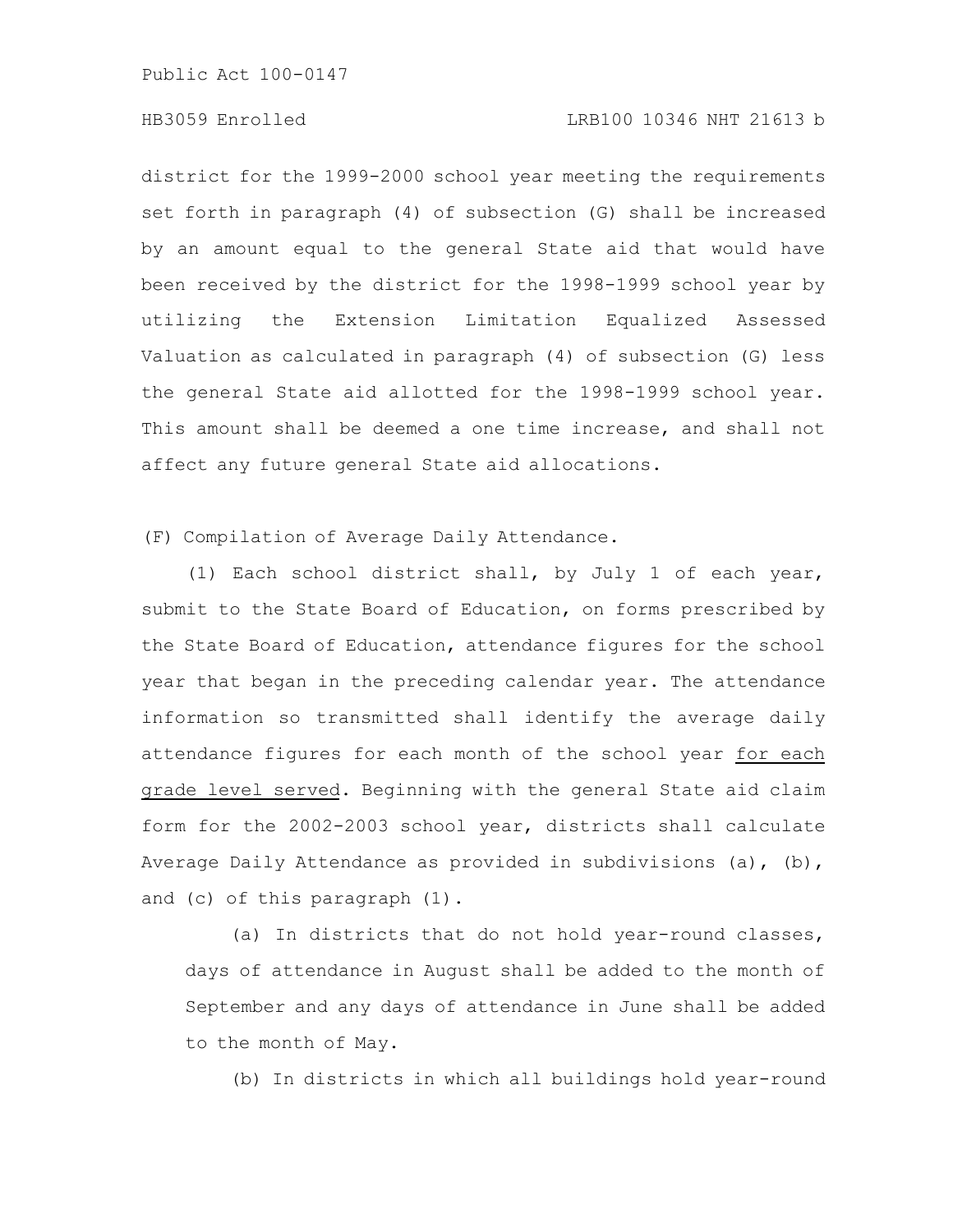classes, days of attendance in July and August shall be added to the month of September and any days of attendance in June shall be added to the month of May.

(c) In districts in which some buildings, but not all, hold year-round classes, for the non-year-round buildings, days of attendance in August shall be added to the month of September and any days of attendance in June shall be added to the month of May. The average daily attendance for the year-round buildings shall be computed as provided in subdivision (b) of this paragraph (1). To calculate the Average Daily Attendance for the district, the average daily attendance for the year-round buildings shall be multiplied by the days in session for the non-year-round buildings for each month and added to the monthly attendance of the non-year-round buildings.

Except as otherwise provided in this Section, days of attendance by pupils shall be counted only for sessions of not less than 5 clock hours of school work per day under direct supervision of: (i) teachers, or (ii) non-teaching personnel or volunteer personnel when engaging in non-teaching duties and supervising in those instances specified in subsection (a) of Section 10-22.34 and paragraph 10 of Section 34-18, with pupils of legal school age and in kindergarten and grades 1 through 12. Days of attendance by pupils through verified participation in an e-learning program approved by the State Board of Education under Section 10-20.56 of the Code shall be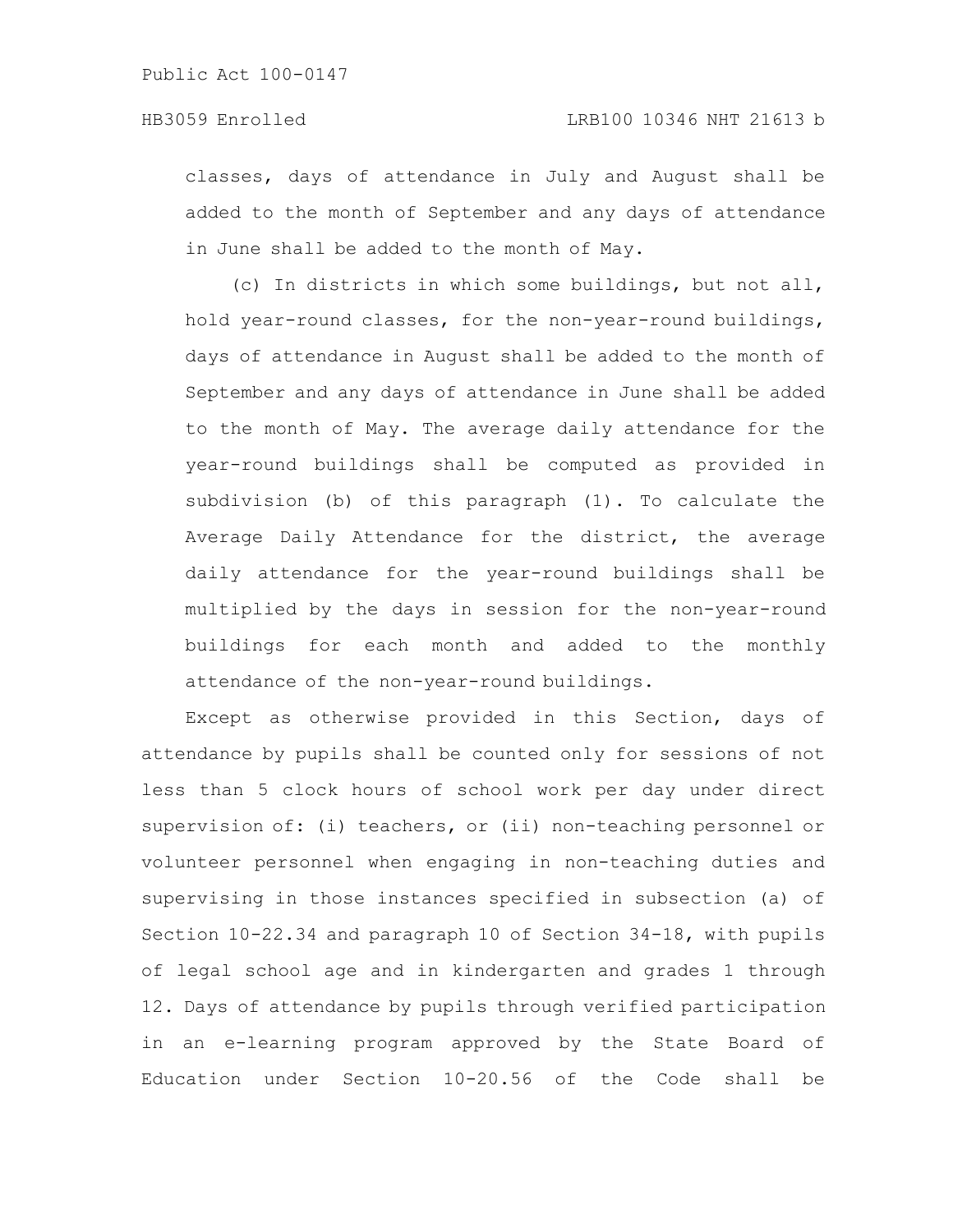considered as full days of attendance for purposes of this Section.

Days of attendance by tuition pupils shall be accredited only to the districts that pay the tuition to a recognized school.

(2) Days of attendance by pupils of less than 5 clock hours of school shall be subject to the following provisions in the compilation of Average Daily Attendance.

(a) Pupils regularly enrolled in a public school for only a part of the school day may be counted on the basis of 1/6 day for every class hour of instruction of 40 minutes or more attended pursuant to such enrollment, unless a pupil is enrolled in a block-schedule format of 80 minutes or more of instruction, in which case the pupil may be counted on the basis of the proportion of minutes of school work completed each day to the minimum number of minutes that school work is required to be held that day.

(b) (Blank).

(c) A session of 4 or more clock hours may be counted as a day of attendance upon certification by the regional superintendent, and approved by the State Superintendent of Education to the extent that the district has been forced to use daily multiple sessions.

(d) A session of 3 or more clock hours may be counted as a day of attendance (1) when the remainder of the school day or at least 2 hours in the evening of that day is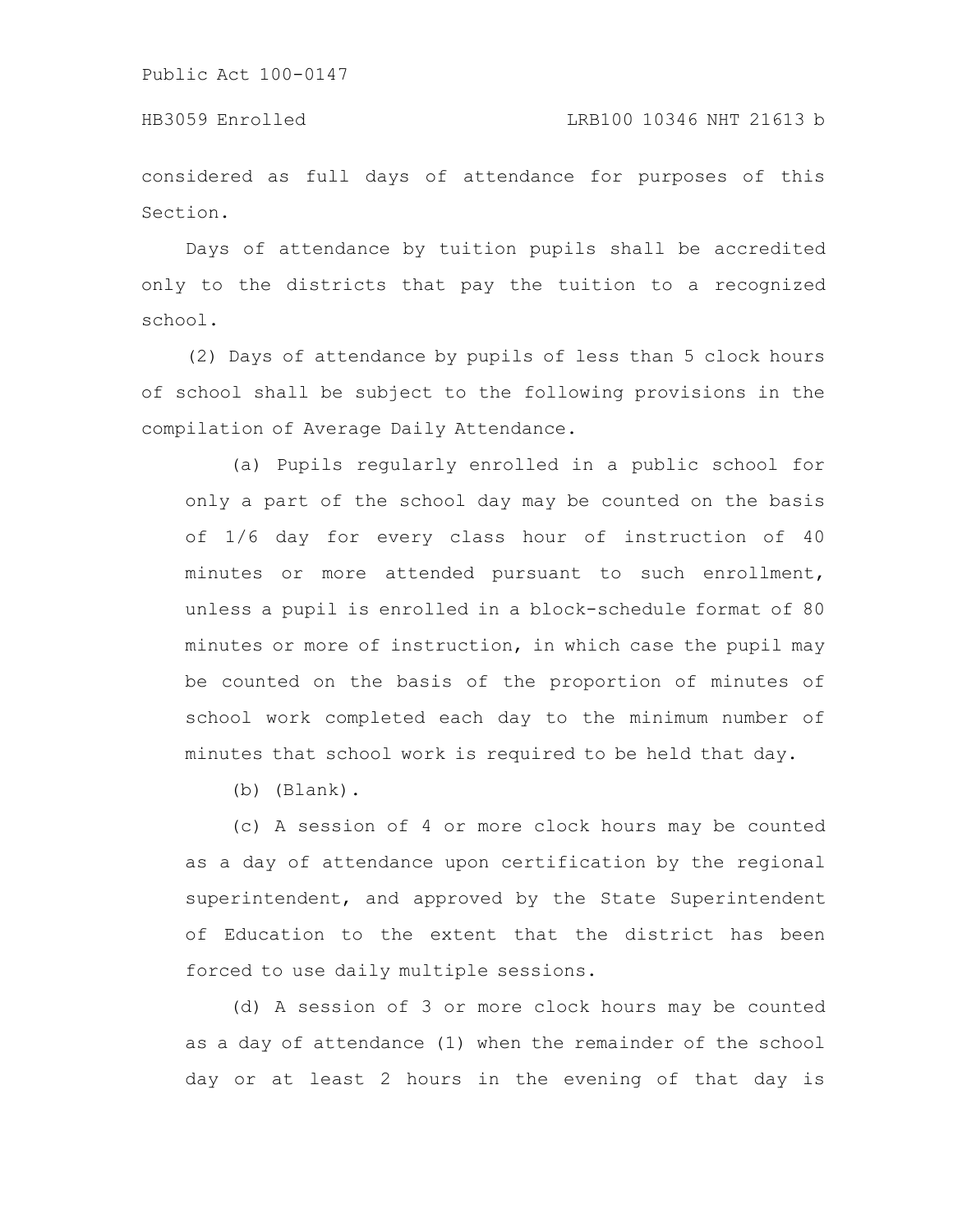utilized for an in-service training program for teachers, up to a maximum of 5 days per school year, provided a district conducts an in-service training program for teachers in accordance with Section 10-22.39 of this Code; or, in lieu of 4 such days, 2 full days may be used, in which event each such day may be counted as a day required for a legal school calendar pursuant to Section 10-19 of this Code; (1.5) when, of the 5 days allowed under item (1), a maximum of 4 days are used for parent-teacher conferences, or, in lieu of 4 such days, 2 full days are used, in which case each such day may be counted as a calendar day required under Section 10-19 of this Code, provided that the full-day, parent-teacher conference consists of (i) a minimum of 5 clock hours of parent-teacher conferences, (ii) both a minimum of 2 clock hours of parent-teacher conferences held in the evening following a full day of student attendance, as specified in subsection (F)(1)(c), and a minimum of 3 clock hours of parent-teacher conferences held on the day immediately following evening parent-teacher conferences, or (iii) multiple parent-teacher conferences held in the evenings following full days of student attendance, as specified in subsection  $(F)(1)(c)$ , in which the time used for the parent-teacher conferences is equivalent to a minimum of 5 clock hours; and (2) when days in addition to those provided in items (1) and (1.5) are scheduled by a school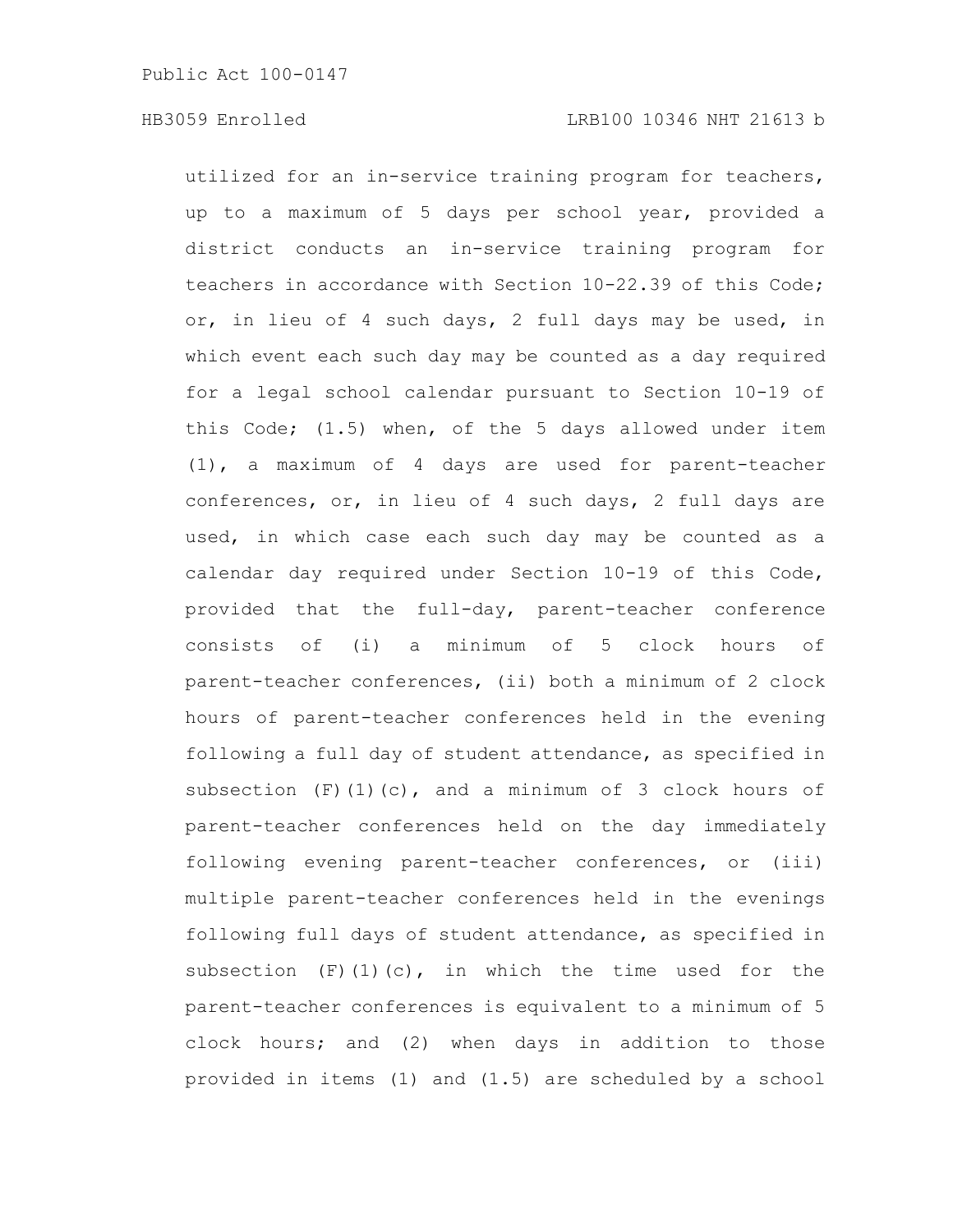pursuant to its school improvement plan adopted under Article 34 or its revised or amended school improvement plan adopted under Article 2, provided that (i) such sessions of 3 or more clock hours are scheduled to occur at regular intervals, (ii) the remainder of the school days in which such sessions occur are utilized for in-service training programs or other staff development activities for teachers, and (iii) a sufficient number of minutes of school work under the direct supervision of teachers are added to the school days between such regularly scheduled sessions to accumulate not less than the number of minutes by which such sessions of 3 or more clock hours fall short of 5 clock hours. Any full days used for the purposes of this paragraph shall not be considered for computing average daily attendance. Days scheduled for in-service training programs, staff development activities, or parent-teacher conferences may be scheduled separately for different grade levels and different attendance centers of the district.

(e) A session of not less than one clock hour of teaching hospitalized or homebound pupils on-site or by telephone to the classroom may be counted as 1/2 day of attendance, however these pupils must receive 4 or more clock hours of instruction to be counted for a full day of attendance.

(f) A session of at least 4 clock hours may be counted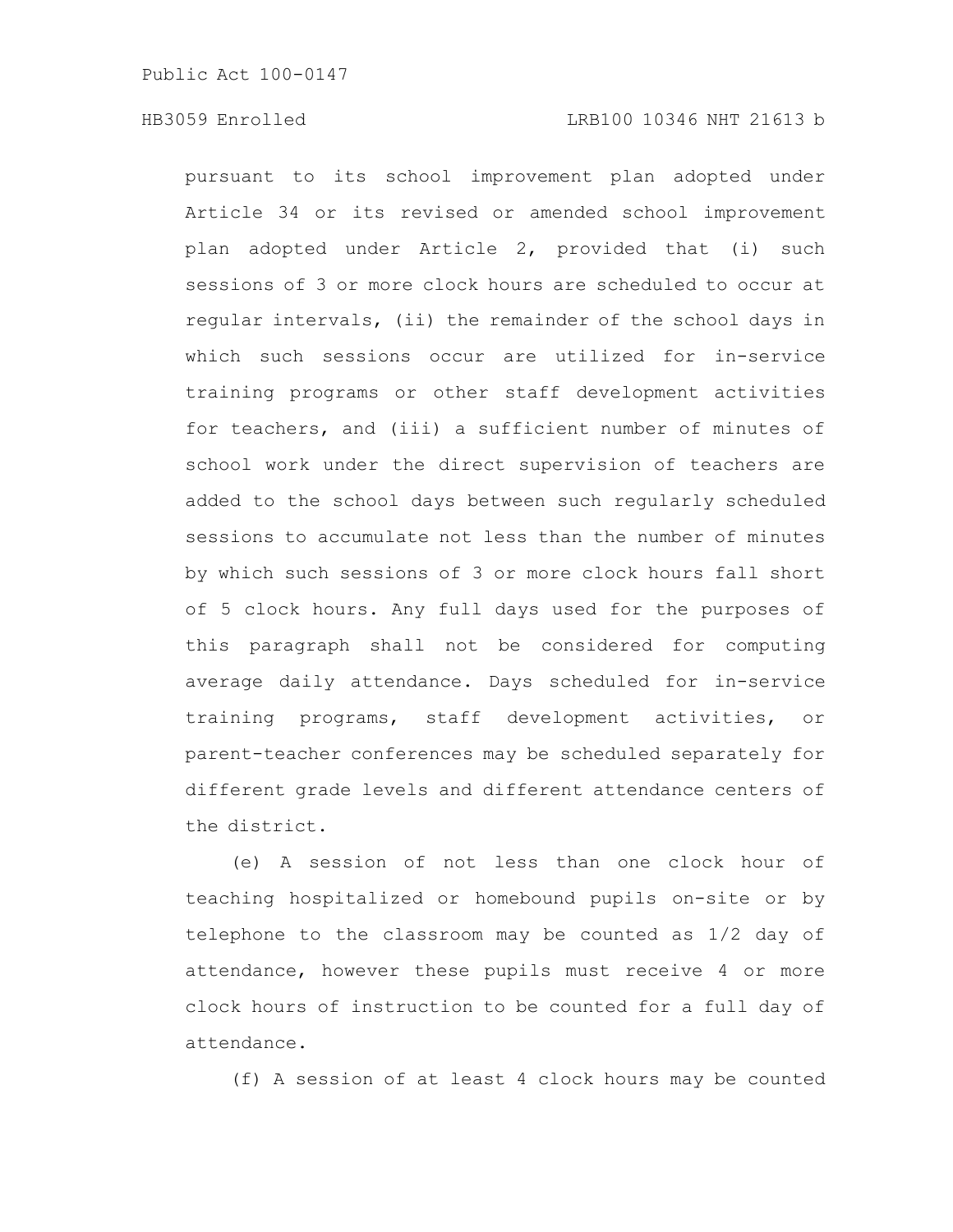as a day of attendance for first grade pupils, and pupils in full day kindergartens, and a session of 2 or more hours may be counted as 1/2 day of attendance by pupils in kindergartens which provide only 1/2 day of attendance.

(g) For children with disabilities who are below the age of 6 years and who cannot attend 2 or more clock hours because of their disability or immaturity, a session of not less than one clock hour may be counted as 1/2 day of attendance; however for such children whose educational needs so require a session of 4 or more clock hours may be counted as a full day of attendance.

(h) A recognized kindergarten which provides for only 1/2 day of attendance by each pupil shall not have more than 1/2 day of attendance counted in any one day. However, kindergartens may count 2 1/2 days of attendance in any 5 consecutive school days. When a pupil attends such a kindergarten for 2 half days on any one school day, the pupil shall have the following day as a day absent from school, unless the school district obtains permission in writing from the State Superintendent of Education. Attendance at kindergartens which provide for a full day of attendance by each pupil shall be counted the same as attendance by first grade pupils. Only the first year of attendance in one kindergarten shall be counted, except in case of children who entered the kindergarten in their fifth year whose educational development requires a second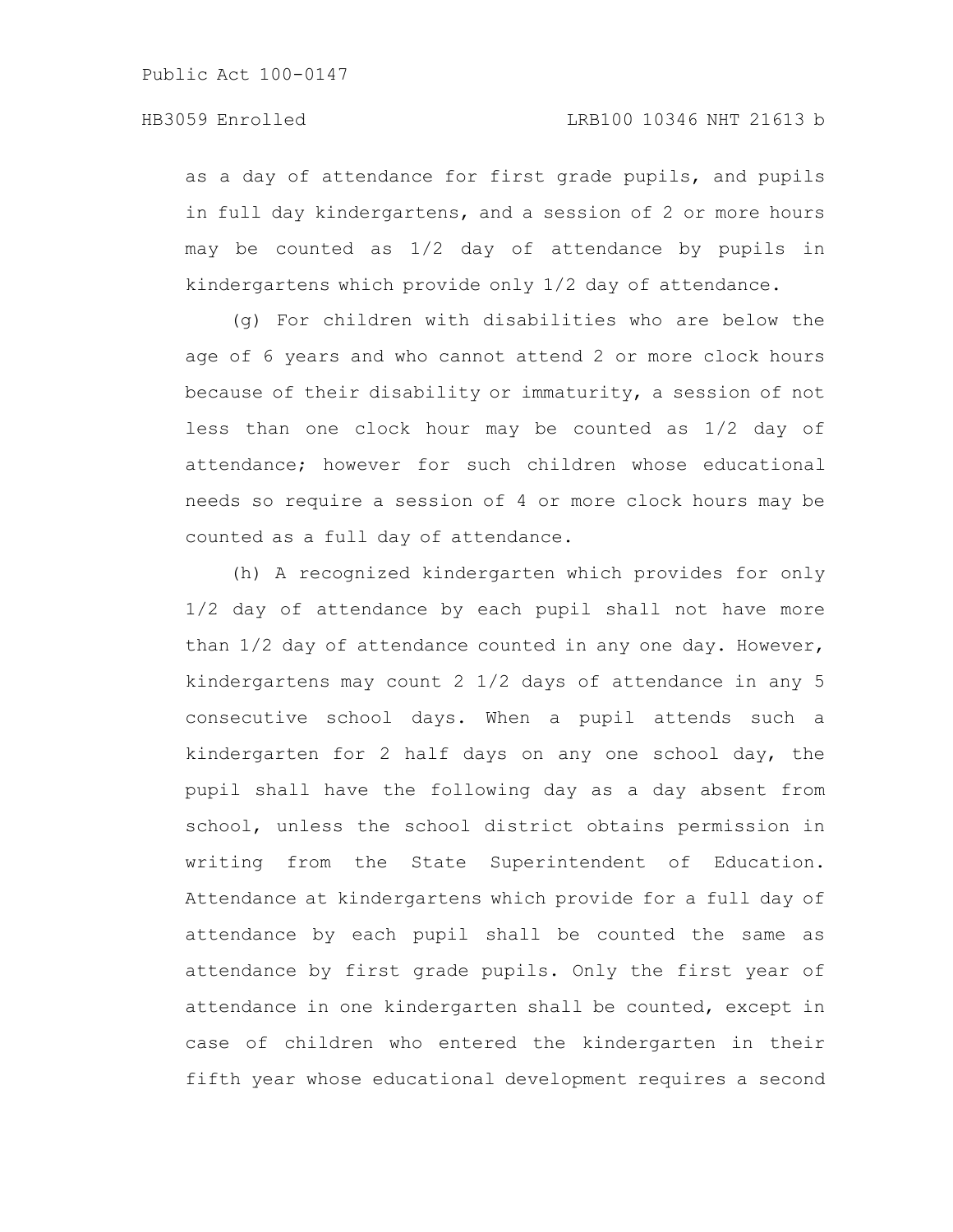year of kindergarten as determined under the rules and regulations of the State Board of Education.

(i) On the days when the assessment that includes a college and career ready determination is administered under subsection (c) of Section 2-3.64a-5 of this Code, the day of attendance for a pupil whose school day must be shortened to accommodate required testing procedures may be less than 5 clock hours and shall be counted towards the 176 days of actual pupil attendance required under Section 10-19 of this Code, provided that a sufficient number of minutes of school work in excess of 5 clock hours are first completed on other school days to compensate for the loss of school work on the examination days.

(j) Pupils enrolled in a remote educational program established under Section 10-29 of this Code may be counted on the basis of one-fifth day of attendance for every clock hour of instruction attended in the remote educational program, provided that, in any month, the school district may not claim for a student enrolled in a remote educational program more days of attendance than the maximum number of days of attendance the district can claim (i) for students enrolled in a building holding year-round classes if the student is classified as participating in the remote educational program on a year-round schedule or (ii) for students enrolled in a building not holding year-round classes if the student is not classified as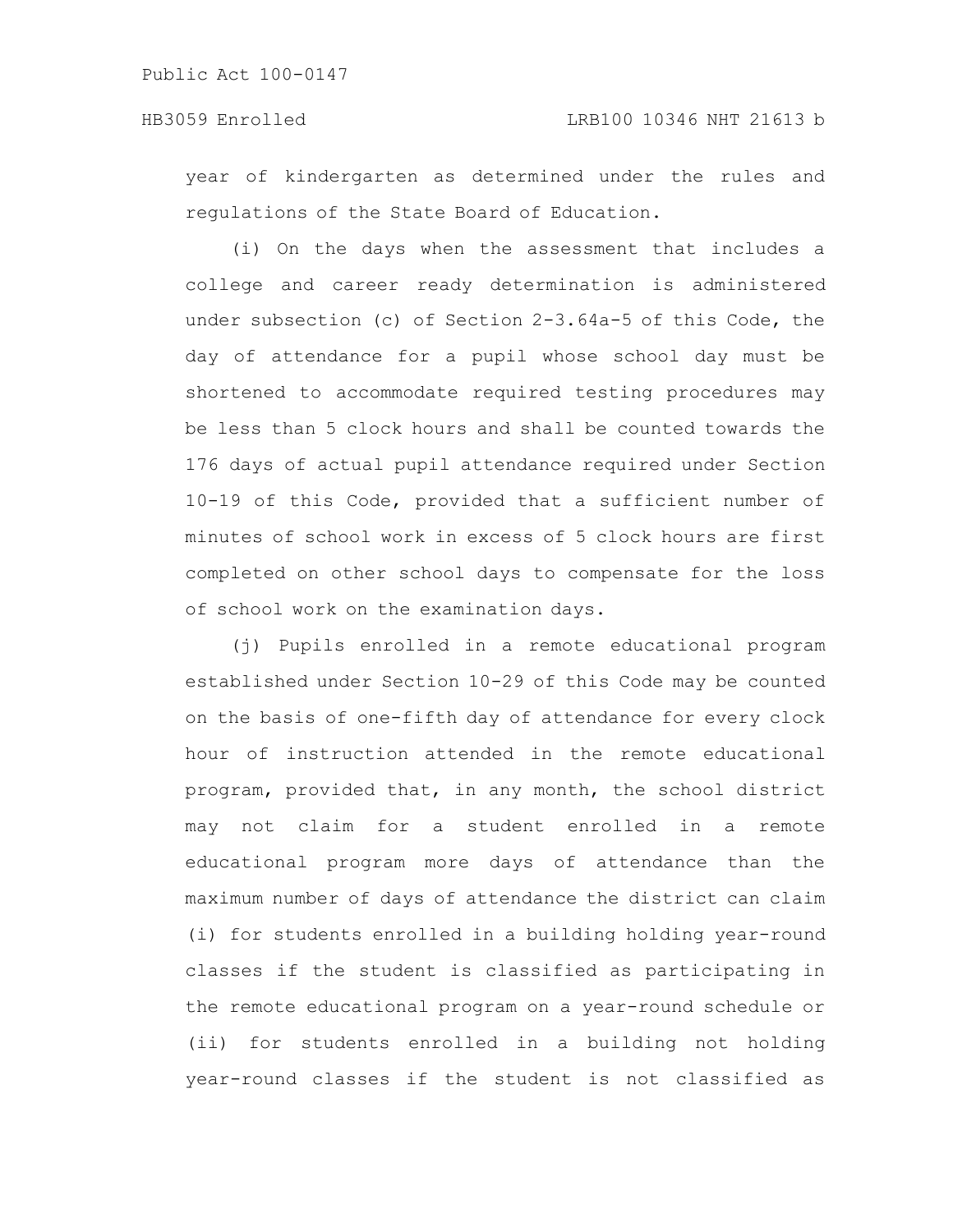participating in the remote educational program on a year-round schedule.

(G) Equalized Assessed Valuation Data.

(1) For purposes of the calculation of Available Local Resources required pursuant to subsection (D), the State Board of Education shall secure from the Department of Revenue the value as equalized or assessed by the Department of Revenue of all taxable property of every school district, together with (i) the applicable tax rate used in extending taxes for the funds of the district as of September 30 of the previous year and (ii) the limiting rate for all school districts subject to property tax extension limitations as imposed under the Property Tax Extension Limitation Law.

The Department of Revenue shall add to the equalized assessed value of all taxable property of each school district situated entirely or partially within a county that is or was subject to the provisions of Section 15-176 or 15-177 of the Property Tax Code (a) an amount equal to the total amount by which the homestead exemption allowed under Section 15-176 or 15-177 of the Property Tax Code for real property situated in that school district exceeds the total amount that would have been allowed in that school district if the maximum reduction under Section 15-176 was (i) \$4,500 in Cook County or \$3,500 in all other counties in tax year 2003 or (ii) \$5,000 in all counties in tax year 2004 and thereafter and (b) an amount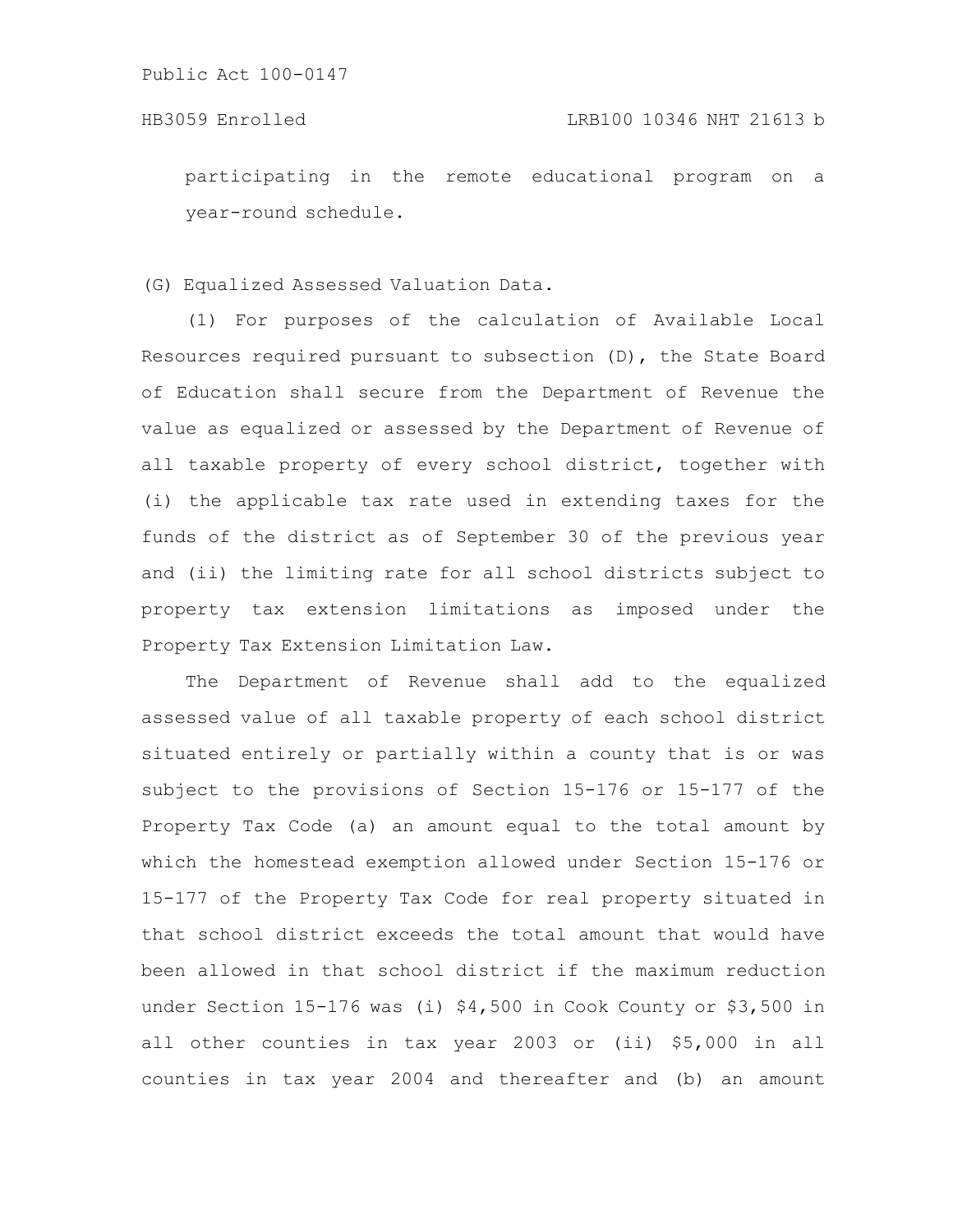equal to the aggregate amount for the taxable year of all additional exemptions under Section 15-175 of the Property Tax Code for owners with a household income of \$30,000 or less. The county clerk of any county that is or was subject to the provisions of Section 15-176 or 15-177 of the Property Tax Code shall annually calculate and certify to the Department of Revenue for each school district all homestead exemption amounts under Section 15-176 or 15-177 of the Property Tax Code and all amounts of additional exemptions under Section 15-175 of the Property Tax Code for owners with a household income of \$30,000 or less. It is the intent of this paragraph that if the general homestead exemption for a parcel of property is determined under Section 15-176 or 15-177 of the Property Tax Code rather than Section 15-175, then the calculation of Available Local Resources shall not be affected by the difference, if any, between the amount of the general homestead exemption allowed for that parcel of property under Section 15-176 or 15-177 of the Property Tax Code and the amount that would have been allowed had the general homestead exemption for that parcel of property been determined under Section 15-175 of the Property Tax Code. It is further the intent of this paragraph that if additional exemptions are allowed under Section 15-175 of the Property Tax Code for owners with a household income of less than \$30,000, then the calculation of Available Local Resources shall not be affected by the difference, if any, because of those additional exemptions.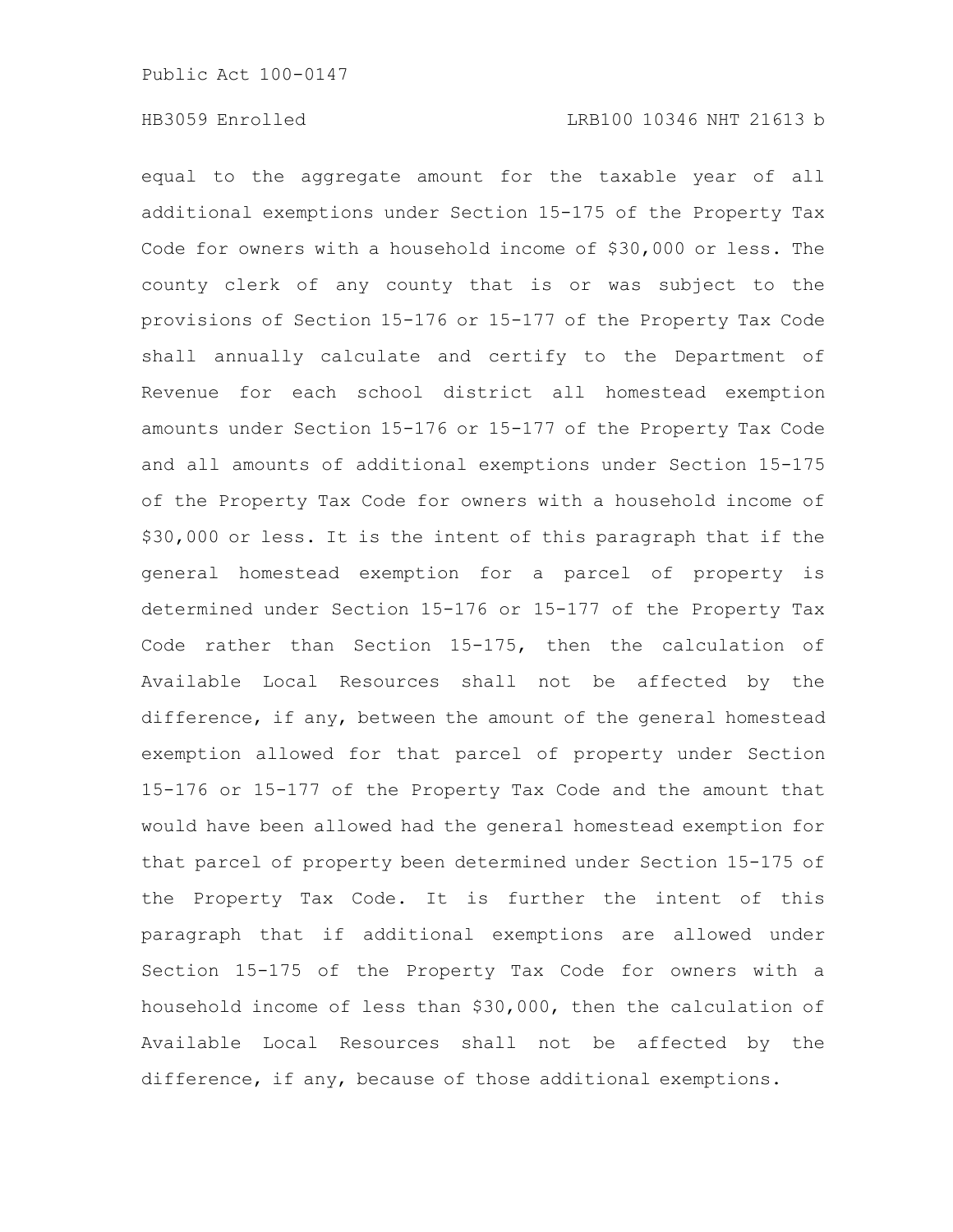This equalized assessed valuation, as adjusted further by the requirements of this subsection, shall be utilized in the calculation of Available Local Resources.

(2) The equalized assessed valuation in paragraph (1) shall be adjusted, as applicable, in the following manner:

(a) For the purposes of calculating State aid under this Section, with respect to any part of a school district within a redevelopment project area in respect to which a municipality has adopted tax increment allocation financing pursuant to the Tax Increment Allocation Redevelopment Act, Sections 11-74.4-1 through 11-74.4-11 of the Illinois Municipal Code or the Industrial Jobs Recovery Law, Sections 11-74.6-1 through 11-74.6-50 of the Illinois Municipal Code, no part of the current equalized assessed valuation of real property located in any such project area which is attributable to an increase above the total initial equalized assessed valuation of such property shall be used as part of the equalized assessed valuation of the district, until such time as all redevelopment project costs have been paid, as provided in Section 11-74.4-8 of the Tax Increment Allocation Redevelopment Act or in Section 11-74.6-35 of the Industrial Jobs Recovery Law. For the purpose of the equalized assessed valuation of the district, the total initial equalized assessed valuation or the current equalized assessed valuation, whichever is lower, shall be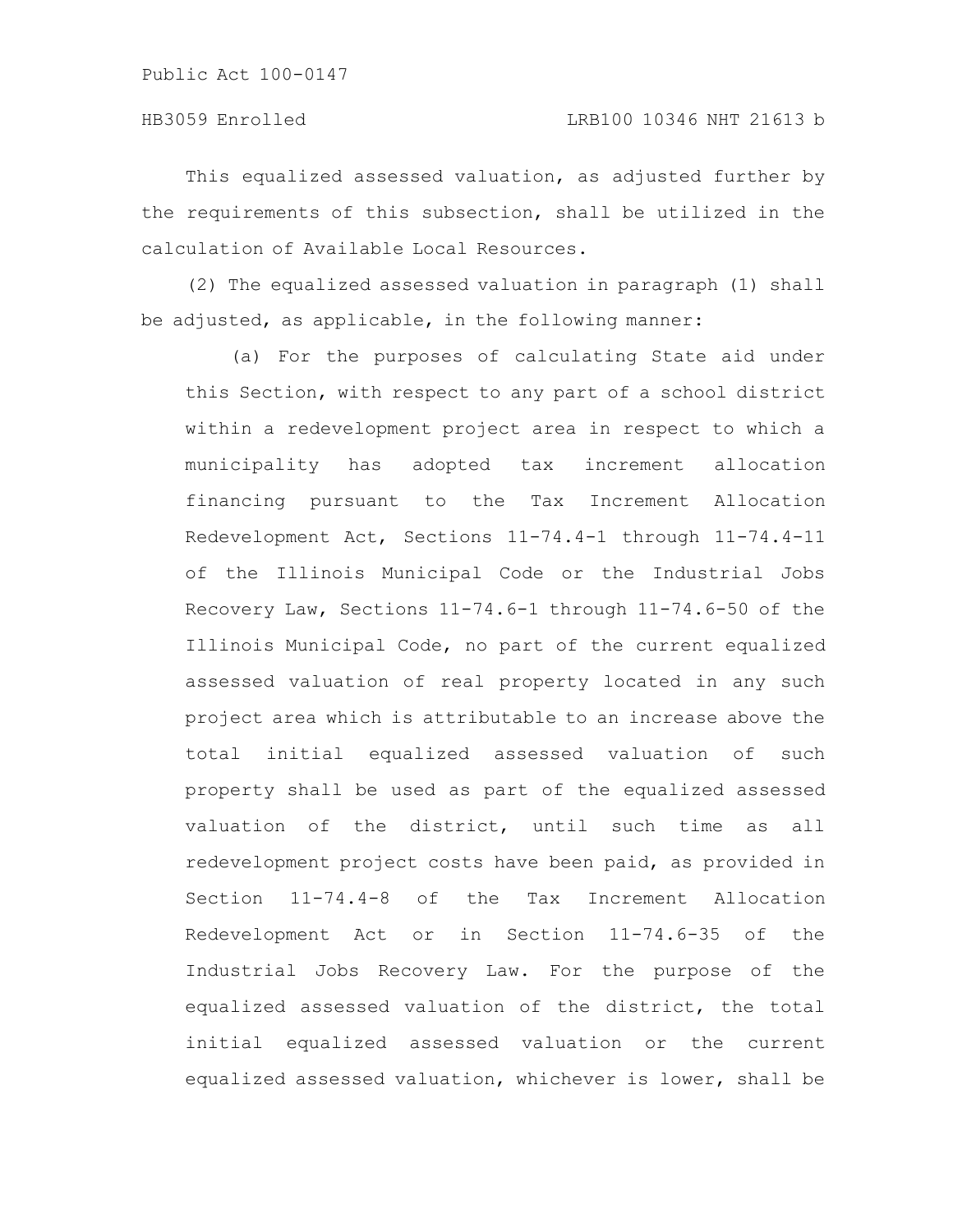used until such time as all redevelopment project costs have been paid.

(b) The real property equalized assessed valuation for a school district shall be adjusted by subtracting from the real property value as equalized or assessed by the Department of Revenue for the district an amount computed by dividing the amount of any abatement of taxes under Section 18-170 of the Property Tax Code by 3.00% for a district maintaining grades kindergarten through 12, by 2.30% for a district maintaining grades kindergarten through 8, or by 1.05% for a district maintaining grades 9 through 12 and adjusted by an amount computed by dividing the amount of any abatement of taxes under subsection (a) of Section 18-165 of the Property Tax Code by the same percentage rates for district type as specified in this subparagraph (b).

(3) For the 1999-2000 school year and each school year thereafter, if a school district meets all of the criteria of this subsection (G)(3), the school district's Available Local Resources shall be calculated under subsection (D) using the district's Extension Limitation Equalized Assessed Valuation as calculated under this subsection (G)(3).

For purposes of this subsection (G)(3) the following terms shall have the following meanings:

"Budget Year": The school year for which general State aid is calculated and awarded under subsection (E).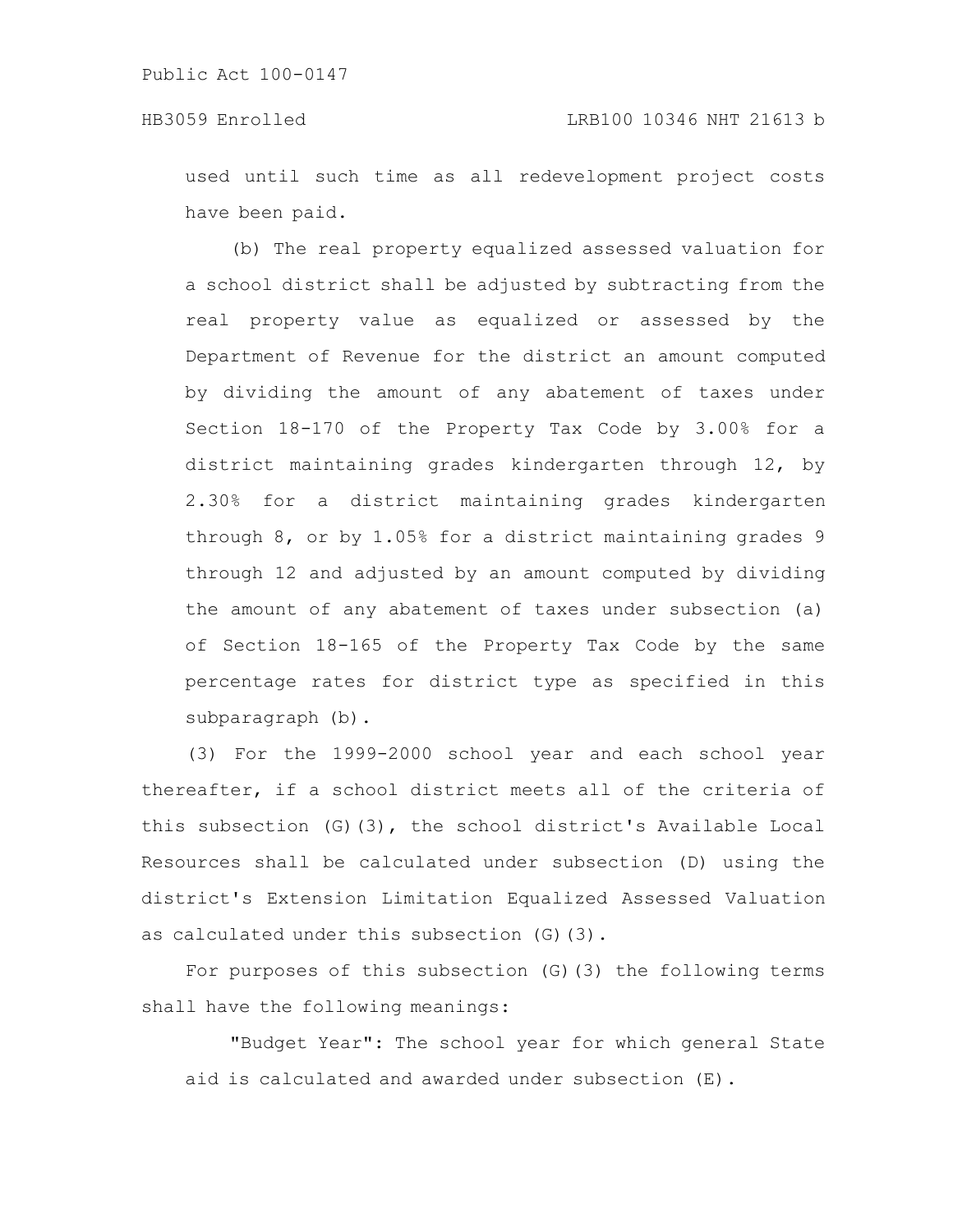"Base Tax Year": The property tax levy year used to calculate the Budget Year allocation of general State aid.

"Preceding Tax Year": The property tax levy year immediately preceding the Base Tax Year.

"Base Tax Year's Tax Extension": The product of the equalized assessed valuation utilized by the County Clerk in the Base Tax Year multiplied by the limiting rate as calculated by the County Clerk and defined in the Property Tax Extension Limitation Law.

"Preceding Tax Year's Tax Extension": The product of the equalized assessed valuation utilized by the County Clerk in the Preceding Tax Year multiplied by the Operating Tax Rate as defined in subsection (A).

"Extension Limitation Ratio": A numerical ratio, certified by the County Clerk, in which the numerator is the Base Tax Year's Tax Extension and the denominator is the Preceding Tax Year's Tax Extension.

"Operating Tax Rate": The operating tax rate as defined in subsection (A).

If a school district is subject to property tax extension limitations as imposed under the Property Tax Extension Limitation Law, the State Board of Education shall calculate the Extension Limitation Equalized Assessed Valuation of that district. For the 1999-2000 school year, the Extension Limitation Equalized Assessed Valuation of a school district as calculated by the State Board of Education shall be equal to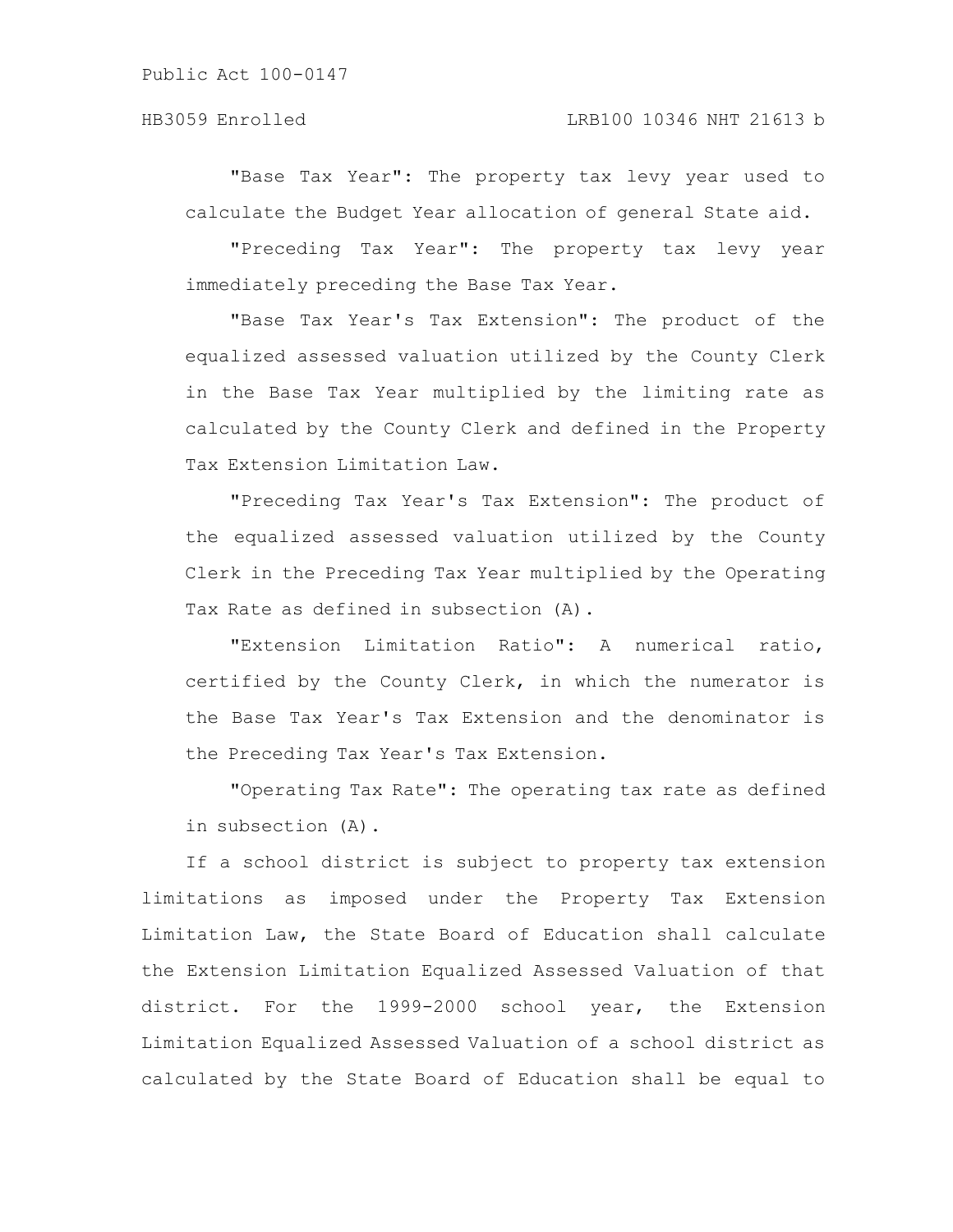the product of the district's 1996 Equalized Assessed Valuation and the district's Extension Limitation Ratio. Except as otherwise provided in this paragraph for a school district that has approved or does approve an increase in its limiting rate, for the 2000-2001 school year and each school year thereafter, the Extension Limitation Equalized Assessed Valuation of a school district as calculated by the State Board of Education shall be equal to the product of the Equalized Assessed Valuation last used in the calculation of general State aid and the district's Extension Limitation Ratio. If the Extension Limitation Equalized Assessed Valuation of a school district as calculated under this subsection (G)(3) is less than the district's equalized assessed valuation as calculated pursuant to subsections  $(G)$  (1) and  $(G)$  (2), then for purposes of calculating the district's general State aid for the Budget Year pursuant to subsection (E), that Extension Limitation Equalized Assessed Valuation shall be utilized to calculate the district's Available Local Resources under subsection (D). For the 2009-2010 school year and each school year thereafter, if a school district has approved or does approve an increase in its limiting rate, pursuant to Section 18-190 of the Property Tax Code, affecting the Base Tax Year, the Extension Limitation Equalized Assessed Valuation of the school district, as calculated by the State Board of Education, shall be equal to the product of the Equalized Assessed Valuation last used in the calculation of general State aid times an amount equal to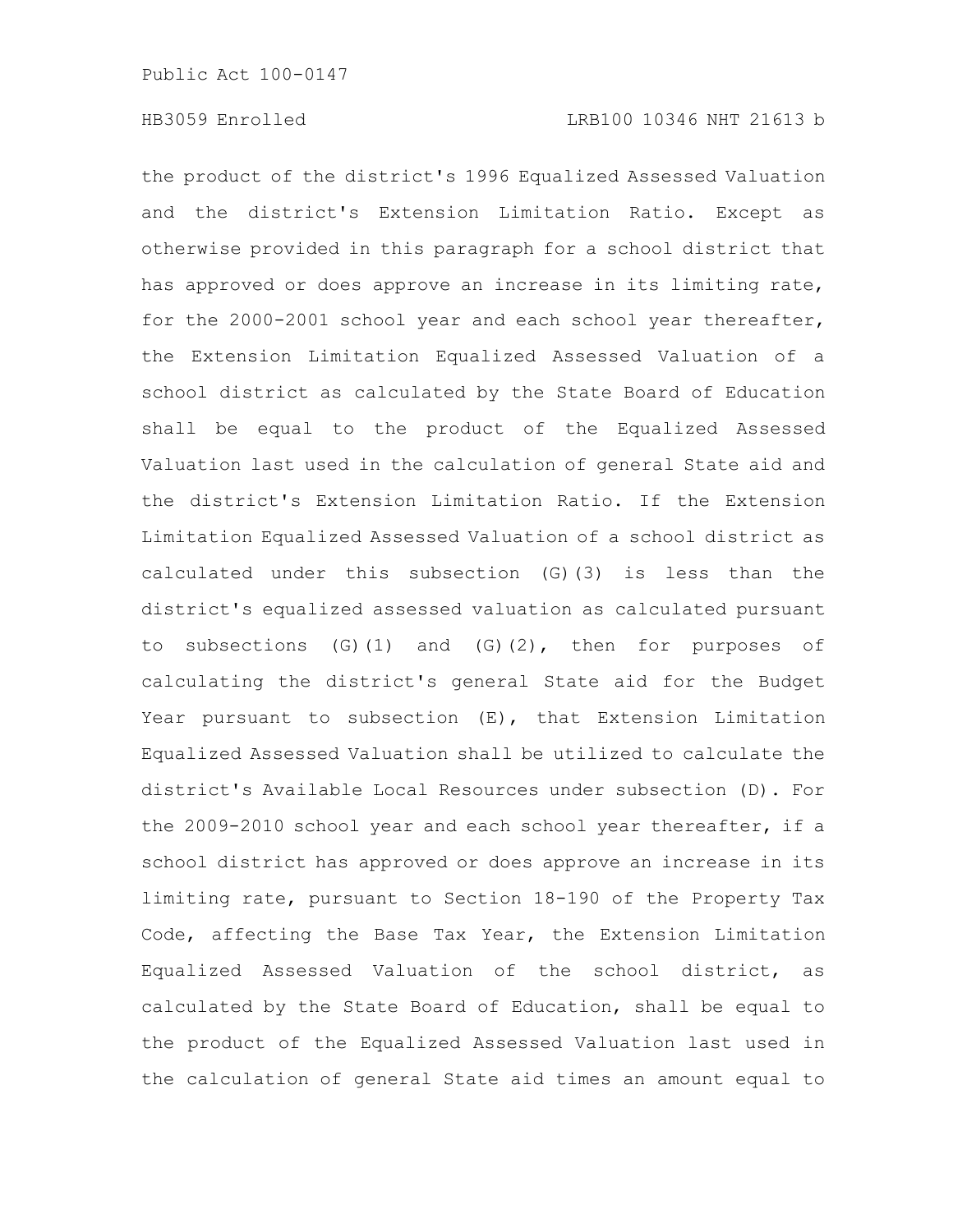# HB3059 Enrolled LRB100 10346 NHT 21613 b

one plus the percentage increase, if any, in the Consumer Price Index for all Urban Consumers for all items published by the United States Department of Labor for the 12-month calendar year preceding the Base Tax Year, plus the Equalized Assessed Valuation of new property, annexed property, and recovered tax increment value and minus the Equalized Assessed Valuation of disconnected property. New property and recovered tax increment value shall have the meanings set forth in the Property Tax Extension Limitation Law.

Partial elementary unit districts created in accordance with Article 11E of this Code shall not be eligible for the adjustment in this subsection (G)(3) until the fifth year following the effective date of the reorganization.

(3.5) For the 2010-2011 school year and each school year thereafter, if a school district's boundaries span multiple counties, then the Department of Revenue shall send to the State Board of Education, for the purpose of calculating general State aid, the limiting rate and individual rates by purpose for the county that contains the majority of the school district's Equalized Assessed Valuation.

(4) For the purposes of calculating general State aid for the 1999-2000 school year only, if a school district experienced a triennial reassessment on the equalized assessed valuation used in calculating its general State financial aid apportionment for the 1998-1999 school year, the State Board of Education shall calculate the Extension Limitation Equalized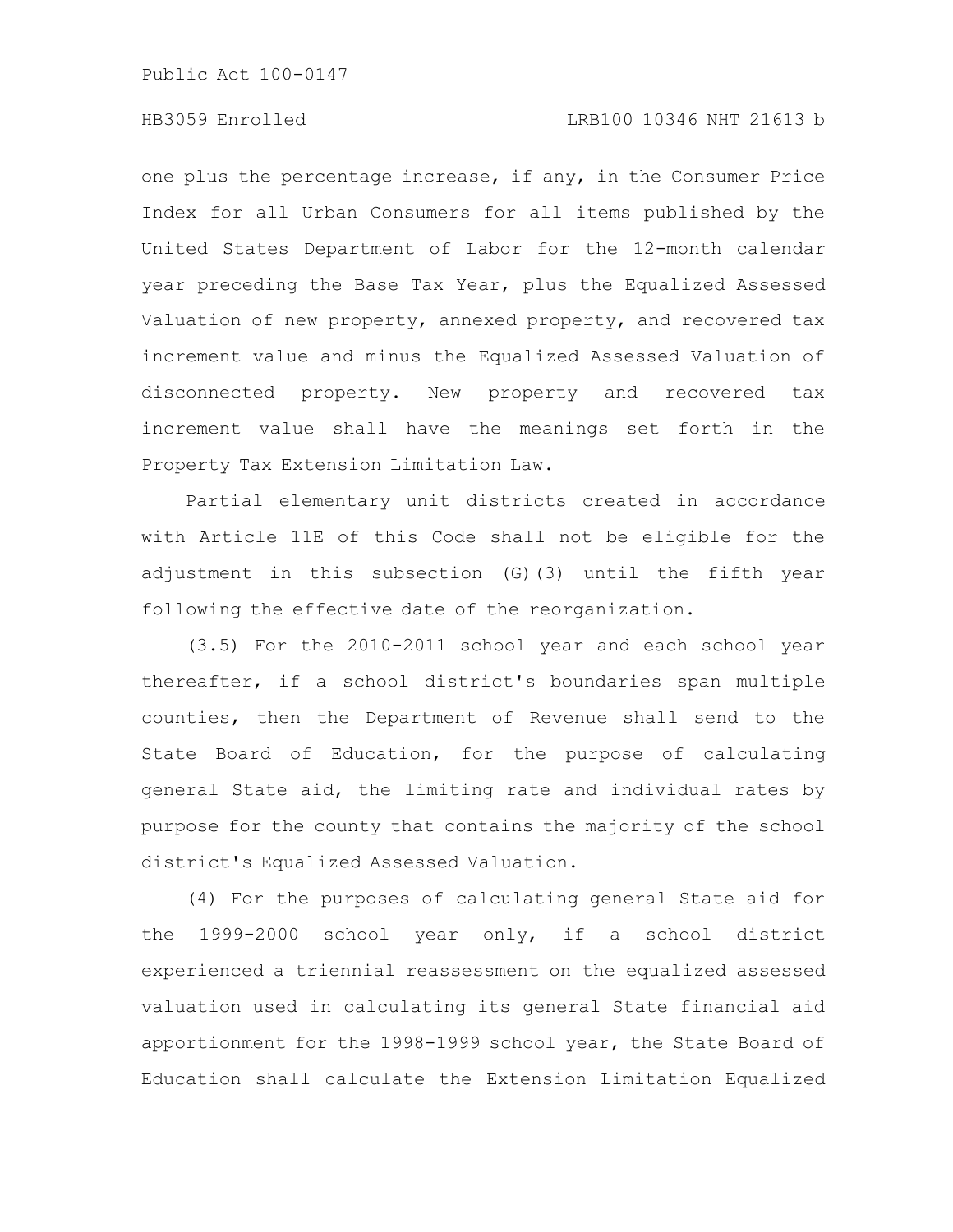## HB3059 Enrolled LRB100 10346 NHT 21613 b

Assessed Valuation that would have been used to calculate the district's 1998-1999 general State aid. This amount shall equal the product of the equalized assessed valuation used to calculate general State aid for the 1997-1998 school year and the district's Extension Limitation Ratio. If the Extension Limitation Equalized Assessed Valuation of the school district as calculated under this paragraph (4) is less than the district's equalized assessed valuation utilized in calculating the district's 1998-1999 general State aid allocation, then for purposes of calculating the district's general State aid pursuant to paragraph (5) of subsection (E), that Extension Limitation Equalized Assessed Valuation shall be utilized to calculate the district's Available Local Resources.

(5) For school districts having a majority of their equalized assessed valuation in any county except Cook, DuPage, Kane, Lake, McHenry, or Will, if the amount of general State aid allocated to the school district for the 1999-2000 school year under the provisions of subsection  $(E)$ ,  $(H)$ , and  $(J)$  of this Section is less than the amount of general State aid allocated to the district for the 1998-1999 school year under these subsections, then the general State aid of the district for the 1999-2000 school year only shall be increased by the difference between these amounts. The total payments made under this paragraph (5) shall not exceed \$14,000,000. Claims shall be prorated if they exceed \$14,000,000.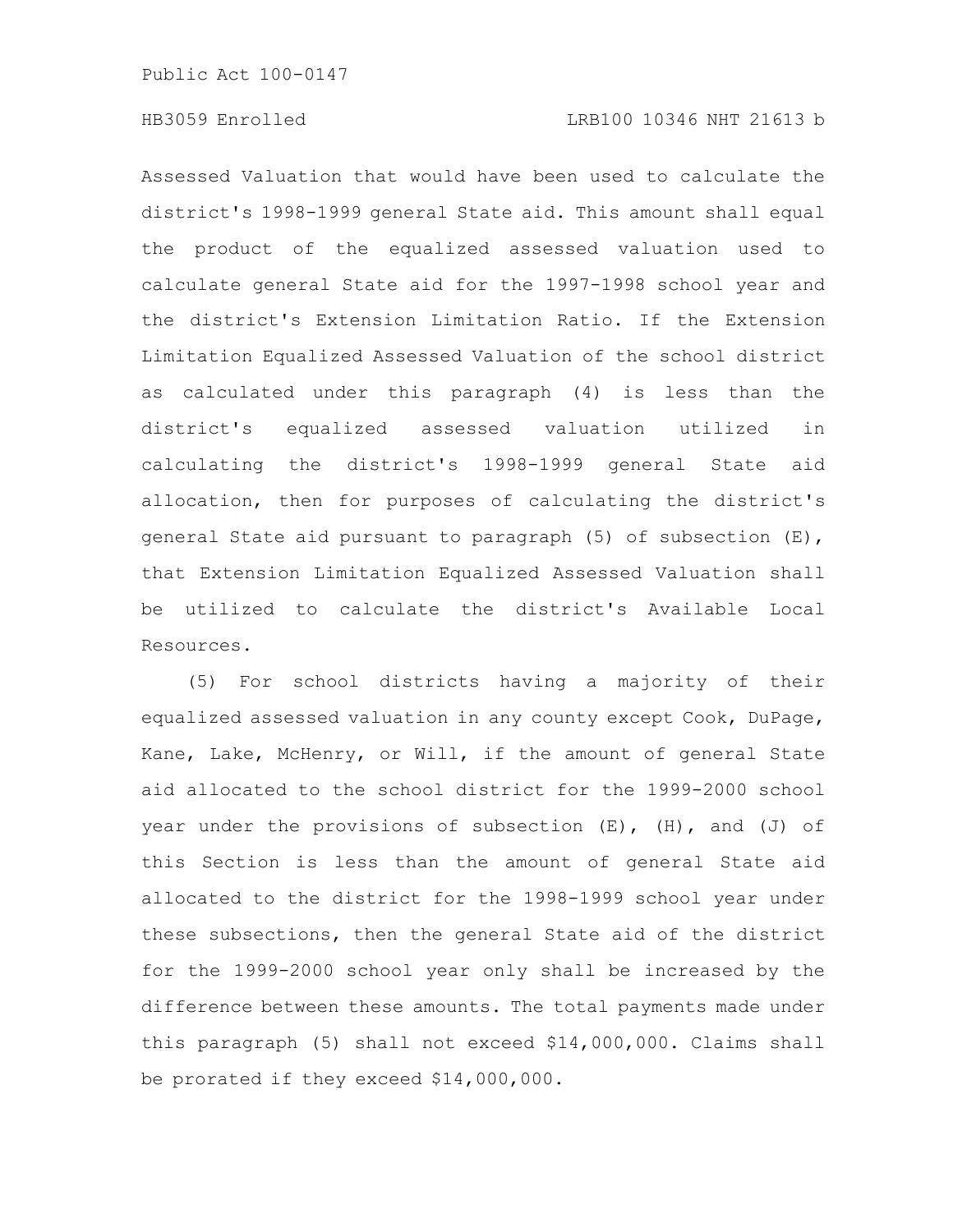(H) Supplemental General State Aid.

(1) In addition to the general State aid a school district is allotted pursuant to subsection (E), qualifying school districts shall receive a grant, paid in conjunction with a district's payments of general State aid, for supplemental general State aid based upon the concentration level of children from low-income households within the school district. Supplemental State aid grants provided for school districts under this subsection shall be appropriated for distribution to school districts as part of the same line item in which the general State financial aid of school districts is appropriated under this Section.

(1.5) This paragraph (1.5) applies only to those school years preceding the 2003-2004 school year. For purposes of this subsection (H), the term "Low-Income Concentration Level" shall be the low-income eligible pupil count from the most recently available federal census divided by the Average Daily Attendance of the school district. If, however, (i) the percentage decrease from the 2 most recent federal censuses in the low-income eligible pupil count of a high school district with fewer than 400 students exceeds by 75% or more the percentage change in the total low-income eligible pupil count of contiguous elementary school districts, whose boundaries are coterminous with the high school district, or (ii) a high school district within 2 counties and serving 5 elementary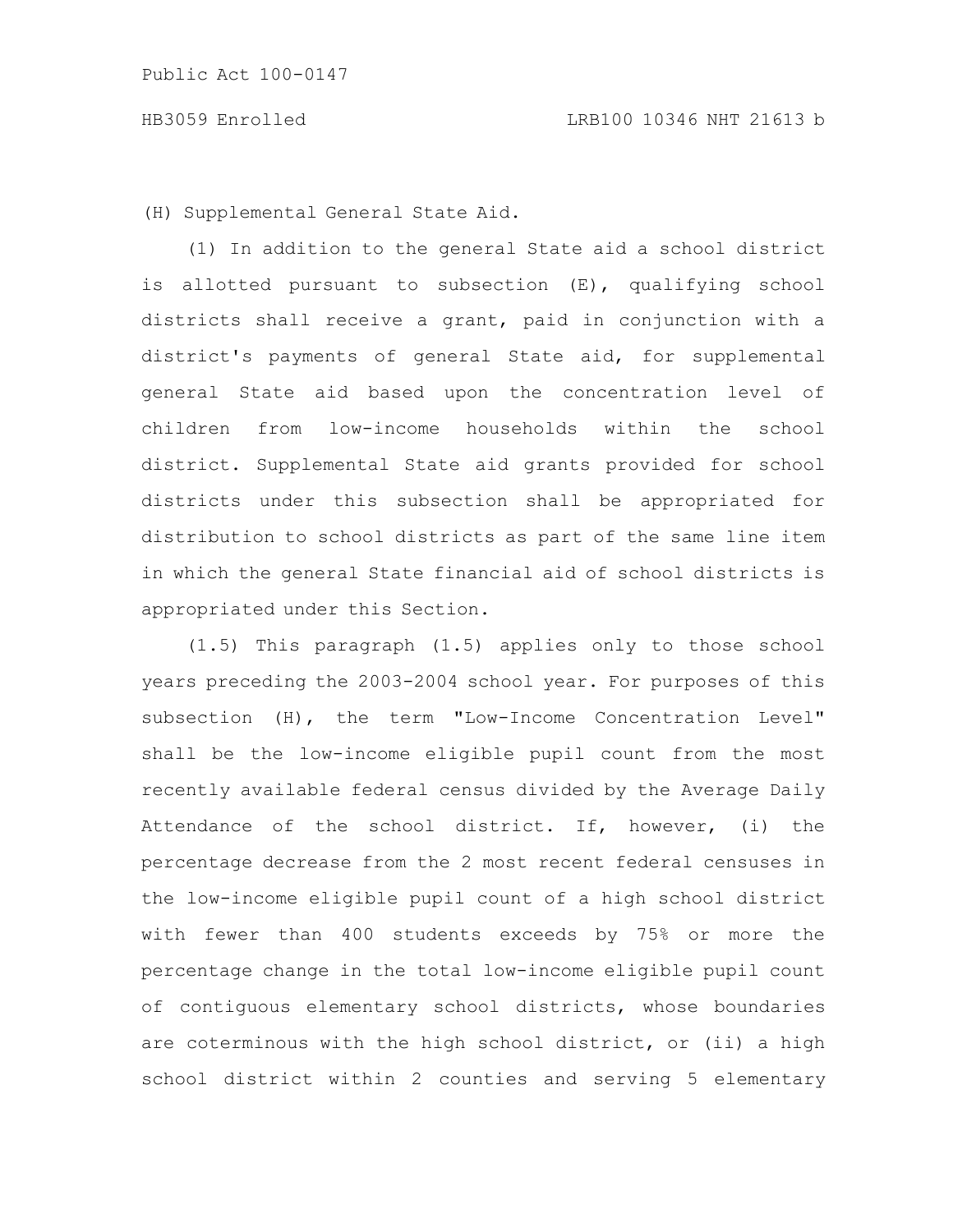school districts, whose boundaries are coterminous with the high school district, has a percentage decrease from the 2 most recent federal censuses in the low-income eligible pupil count and there is a percentage increase in the total low-income eligible pupil count of a majority of the elementary school districts in excess of 50% from the 2 most recent federal censuses, then the high school district's low-income eligible pupil count from the earlier federal census shall be the number used as the low-income eligible pupil count for the high school district, for purposes of this subsection (H). The changes made to this paragraph (1) by Public Act 92-28 shall apply to supplemental general State aid grants for school years preceding the 2003-2004 school year that are paid in fiscal year 1999 or thereafter and to any State aid payments made in fiscal year 1994 through fiscal year 1998 pursuant to subsection 1(n) of Section 18-8 of this Code (which was repealed on July 1, 1998), and any high school district that is affected by Public Act 92-28 is entitled to a recomputation of its supplemental general State aid grant or State aid paid in any of those fiscal years. This recomputation shall not be affected by any other funding.

(1.10) This paragraph (1.10) applies to the 2003-2004 school year and each school year thereafter. For purposes of this subsection (H), the term "Low-Income Concentration Level" shall, for each fiscal year, be the low-income eligible pupil count as of July 1 of the immediately preceding fiscal year (as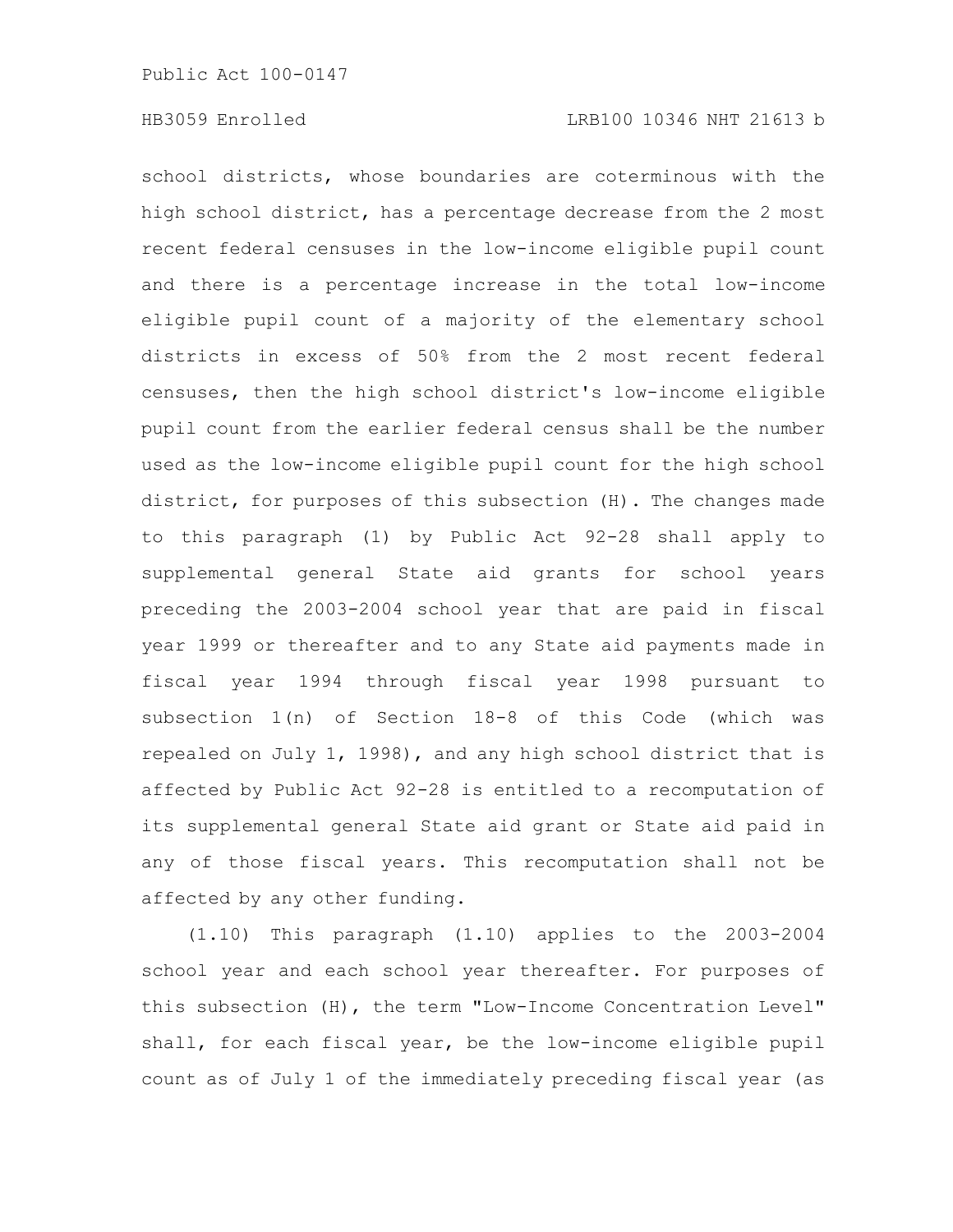## HB3059 Enrolled LRB100 10346 NHT 21613 b

determined by the Department of Human Services based on the number of pupils who are eligible for at least one of the following low income programs: Medicaid, the Children's Health Insurance Program, TANF, or Food Stamps, excluding pupils who are eligible for services provided by the Department of Children and Family Services, averaged over the 2 immediately preceding fiscal years for fiscal year 2004 and over the 3 immediately preceding fiscal years for each fiscal year thereafter) divided by the Average Daily Attendance of the school district.

(2) Supplemental general State aid pursuant to this subsection (H) shall be provided as follows for the 1998-1999, 1999-2000, and 2000-2001 school years only:

(a) For any school district with a Low Income Concentration Level of at least 20% and less than 35%, the grant for any school year shall be \$800 multiplied by the low income eligible pupil count.

(b) For any school district with a Low Income Concentration Level of at least 35% and less than 50%, the grant for the 1998-1999 school year shall be \$1,100 multiplied by the low income eligible pupil count.

(c) For any school district with a Low Income Concentration Level of at least 50% and less than 60%, the grant for the 1998-99 school year shall be \$1,500 multiplied by the low income eligible pupil count.

(d) For any school district with a Low Income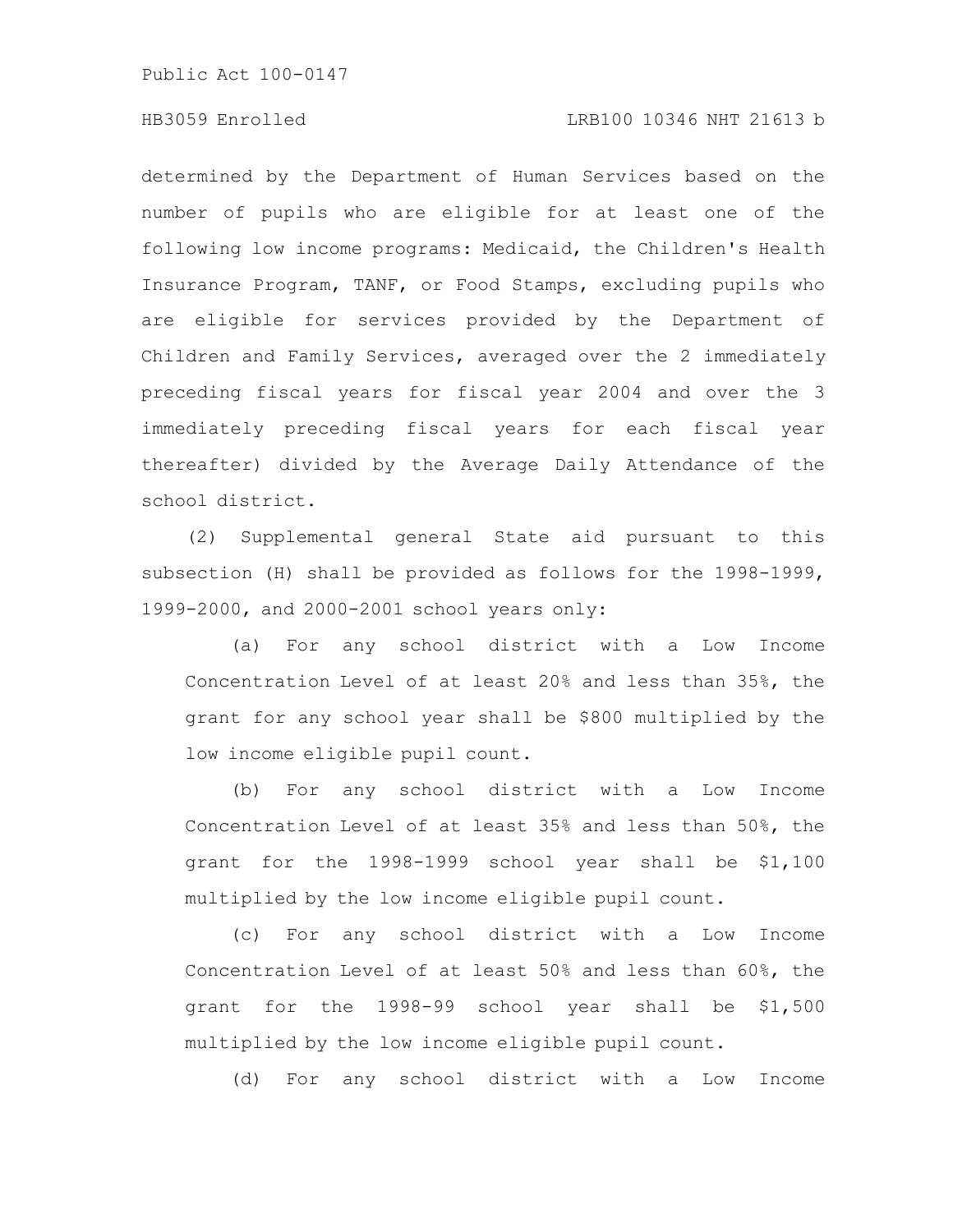# HB3059 Enrolled LRB100 10346 NHT 21613 b

Concentration Level of 60% or more, the grant for the 1998-99 school year shall be \$1,900 multiplied by the low income eligible pupil count.

(e) For the 1999-2000 school year, the per pupil amount specified in subparagraphs  $(b)$ ,  $(c)$ , and  $(d)$  immediately above shall be increased to  $$1,243$ ,  $$1,600$ , and  $$2,000$ , respectively.

(f) For the 2000-2001 school year, the per pupil amounts specified in subparagraphs (b), (c), and (d) immediately above shall be \$1,273, \$1,640, and \$2,050, respectively.

(2.5) Supplemental general State aid pursuant to this subsection (H) shall be provided as follows for the 2002-2003 school year:

(a) For any school district with a Low Income Concentration Level of less than 10%, the grant for each school year shall be \$355 multiplied by the low income eligible pupil count.

(b) For any school district with a Low Income Concentration Level of at least 10% and less than 20%, the grant for each school year shall be \$675 multiplied by the low income eligible pupil count.

(c) For any school district with a Low Income Concentration Level of at least 20% and less than 35%, the grant for each school year shall be \$1,330 multiplied by the low income eligible pupil count.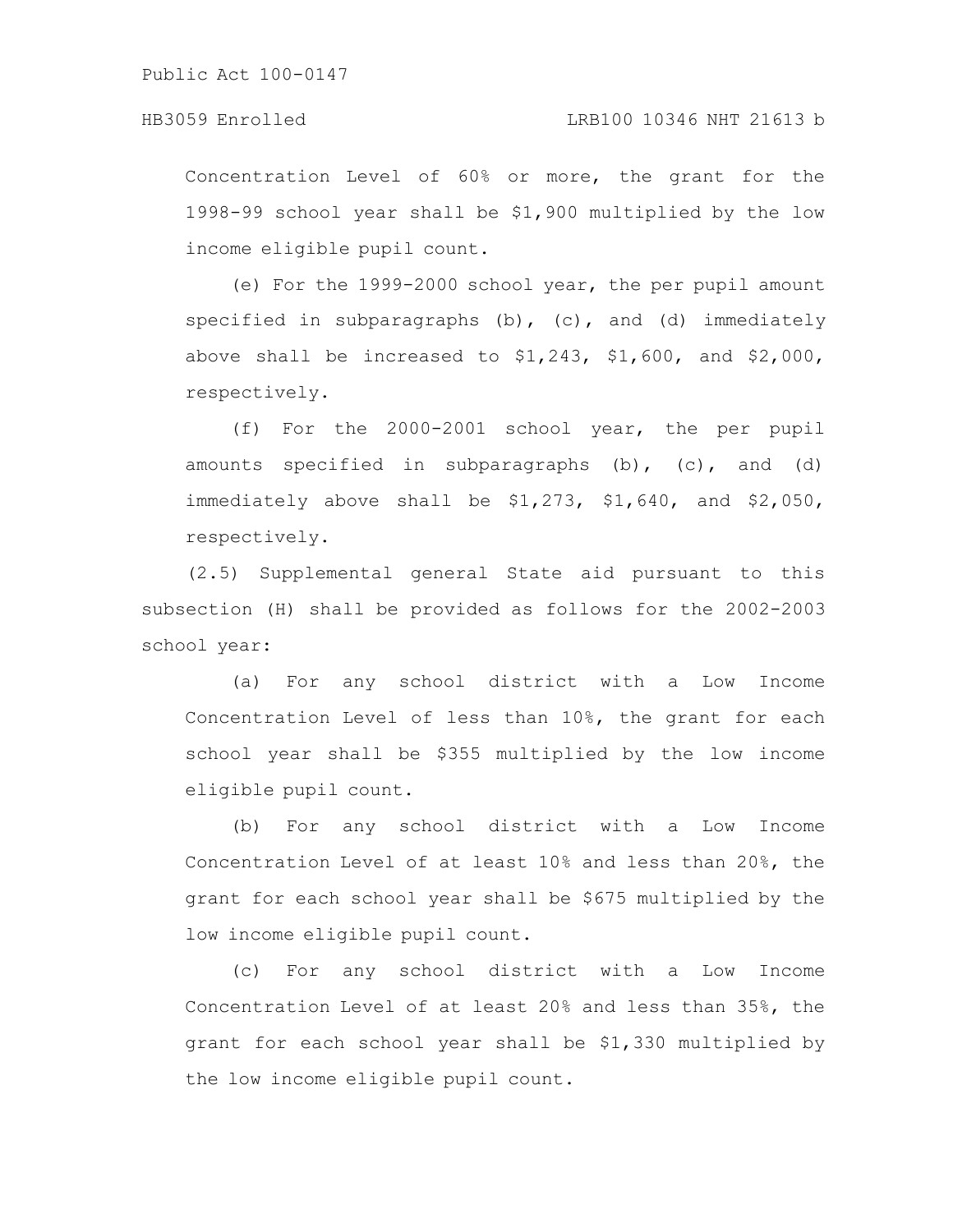(d) For any school district with a Low Income Concentration Level of at least 35% and less than 50%, the grant for each school year shall be \$1,362 multiplied by the low income eligible pupil count.

(e) For any school district with a Low Income Concentration Level of at least 50% and less than 60%, the grant for each school year shall be \$1,680 multiplied by the low income eligible pupil count.

(f) For any school district with a Low Income Concentration Level of 60% or more, the grant for each school year shall be \$2,080 multiplied by the low income eligible pupil count.

(2.10) Except as otherwise provided, supplemental general State aid pursuant to this subsection (H) shall be provided as follows for the 2003-2004 school year and each school year thereafter:

(a) For any school district with a Low Income Concentration Level of 15% or less, the grant for each school year shall be \$355 multiplied by the low income eligible pupil count.

(b) For any school district with a Low Income Concentration Level greater than 15%, the grant for each school year shall be \$294.25 added to the product of \$2,700 and the square of the Low Income Concentration Level, all multiplied by the low income eligible pupil count.

For the 2003-2004 school year and each school year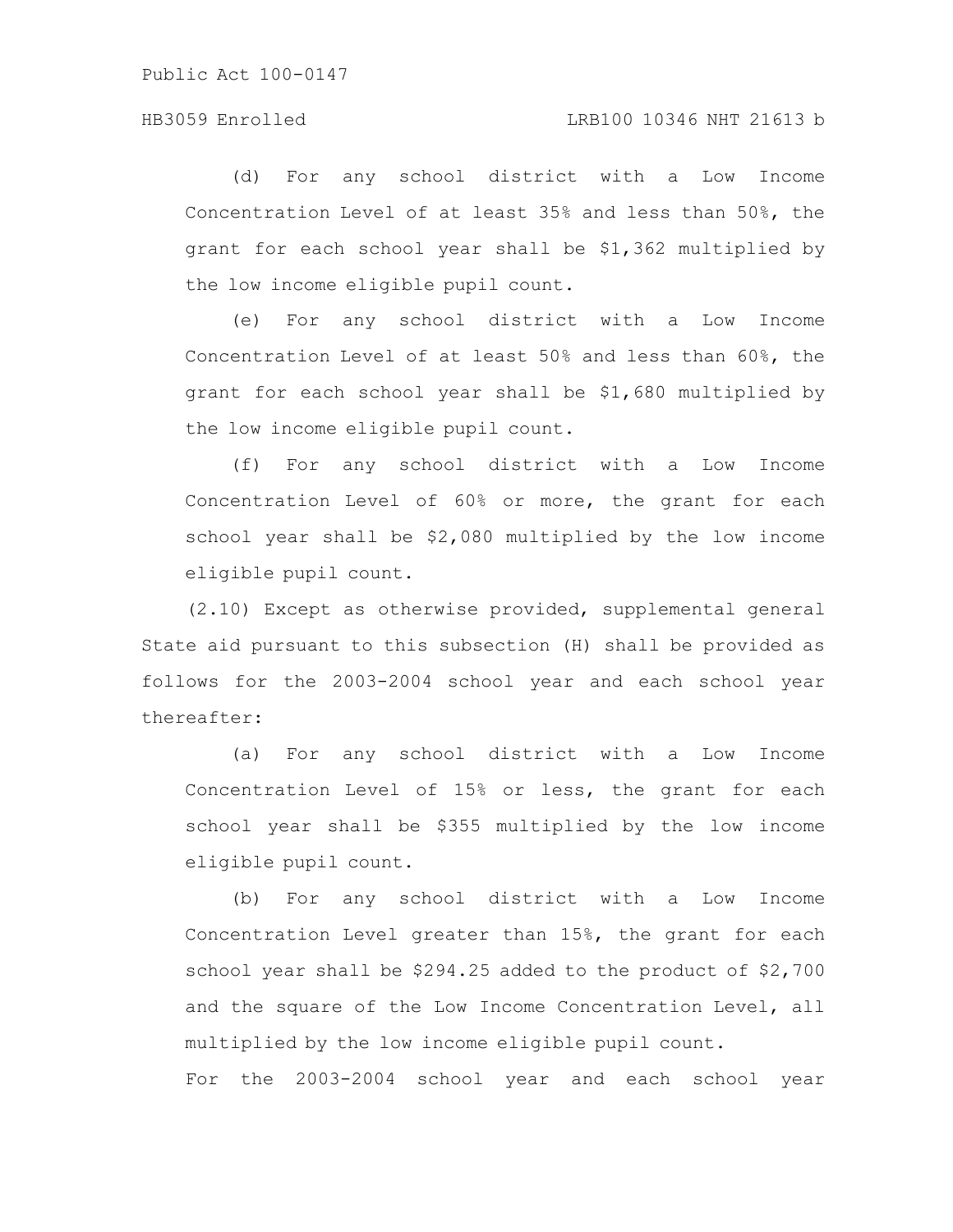## HB3059 Enrolled LRB100 10346 NHT 21613 b

thereafter through the 2008-2009 school year only, the grant shall be no less than the grant for the 2002-2003 school year. For the 2009-2010 school year only, the grant shall be no less than the grant for the 2002-2003 school year multiplied by 0.66. For the 2010-2011 school year only, the grant shall be no less than the grant for the 2002-2003 school year multiplied by 0.33. Notwithstanding the provisions of this paragraph to the contrary, if for any school year supplemental general State aid grants are prorated as provided in paragraph (1) of this subsection (H), then the grants under this paragraph shall be prorated.

For the 2003-2004 school year only, the grant shall be no greater than the grant received during the 2002-2003 school year added to the product of 0.25 multiplied by the difference between the grant amount calculated under subsection (a) or (b) of this paragraph (2.10), whichever is applicable, and the grant received during the 2002-2003 school year. For the 2004-2005 school year only, the grant shall be no greater than the grant received during the 2002-2003 school year added to the product of 0.50 multiplied by the difference between the grant amount calculated under subsection (a) or (b) of this paragraph (2.10), whichever is applicable, and the grant received during the 2002-2003 school year. For the 2005-2006 school year only, the grant shall be no greater than the grant received during the 2002-2003 school year added to the product of 0.75 multiplied by the difference between the grant amount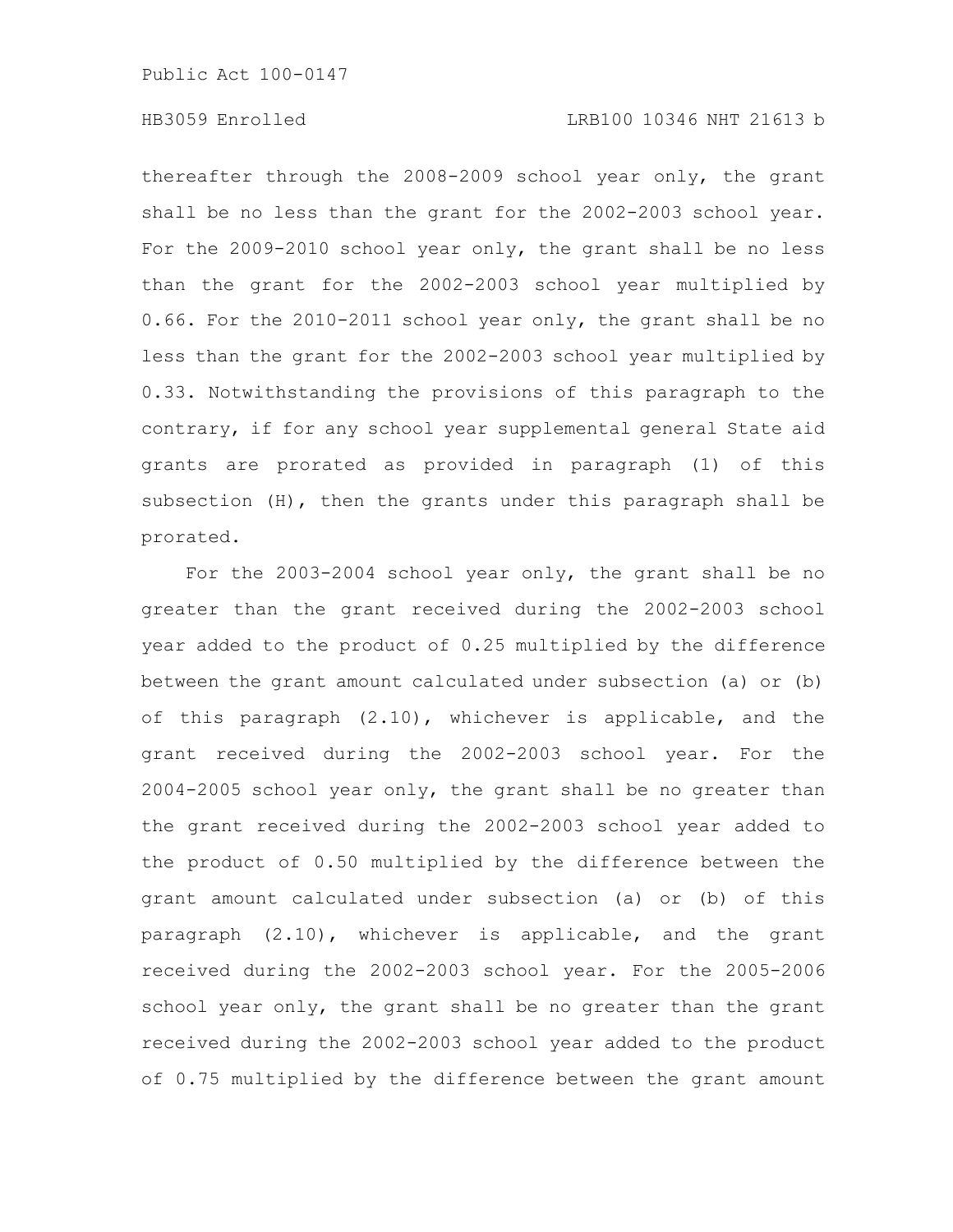calculated under subsection (a) or (b) of this paragraph (2.10), whichever is applicable, and the grant received during the 2002-2003 school year.

(3) School districts with an Average Daily Attendance of more than 1,000 and less than 50,000 that qualify for supplemental general State aid pursuant to this subsection shall submit a plan to the State Board of Education prior to October 30 of each year for the use of the funds resulting from this grant of supplemental general State aid for the improvement of instruction in which priority is given to meeting the education needs of disadvantaged children. Such plan shall be submitted in accordance with rules and regulations promulgated by the State Board of Education.

(4) School districts with an Average Daily Attendance of 50,000 or more that qualify for supplemental general State aid pursuant to this subsection shall be required to distribute from funds available pursuant to this Section, no less than \$261,000,000 in accordance with the following requirements:

(a) The required amounts shall be distributed to the attendance centers within the district in proportion to the number of pupils enrolled at each attendance center who are eligible to receive free or reduced-price lunches or breakfasts under the federal Child Nutrition Act of 1966 and under the National School Lunch Act during the immediately preceding school year.

(b) The distribution of these portions of supplemental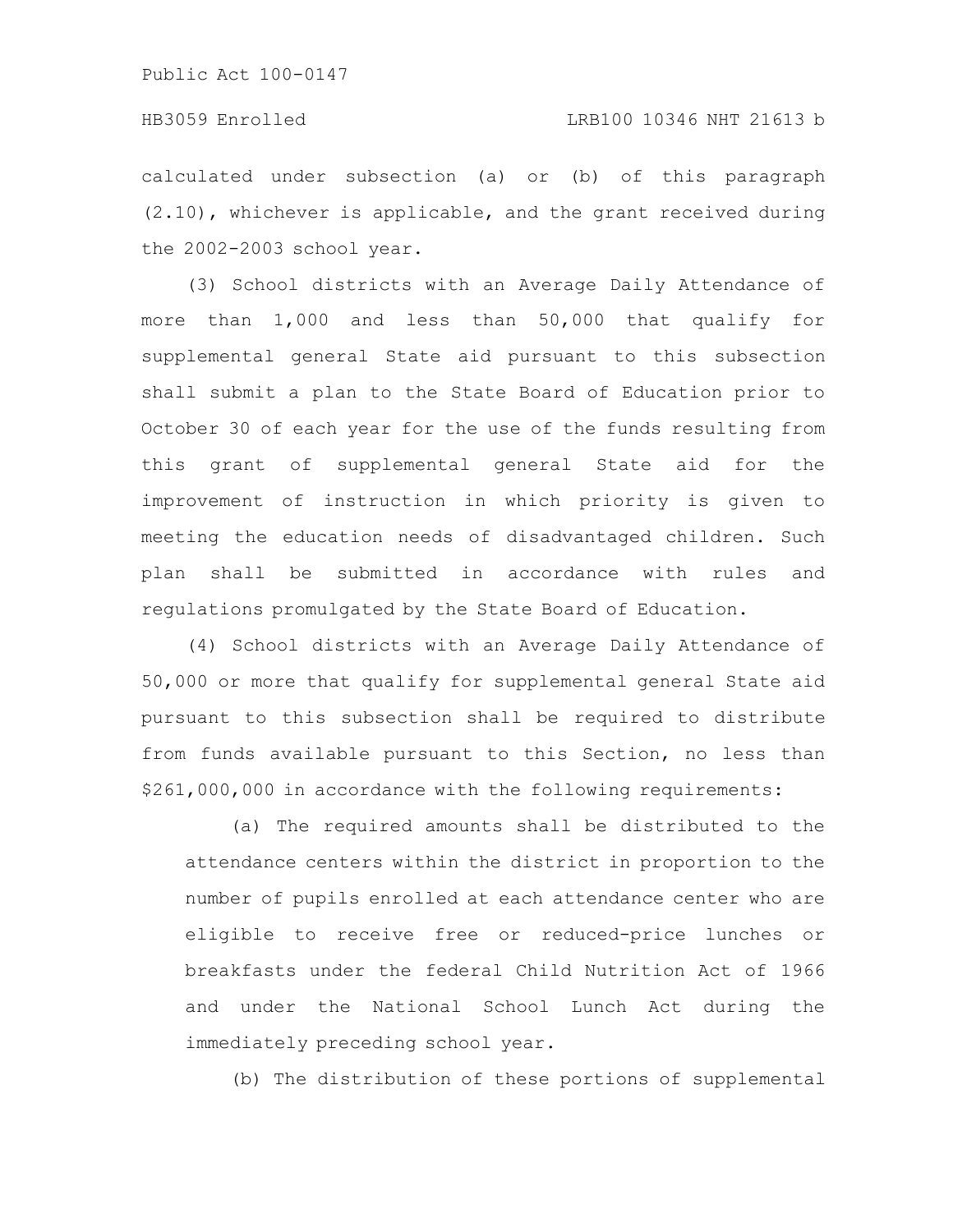## HB3059 Enrolled LRB100 10346 NHT 21613 b

and general State aid among attendance centers according to these requirements shall not be compensated for or contravened by adjustments of the total of other funds appropriated to any attendance centers, and the Board of Education shall utilize funding from one or several sources in order to fully implement this provision annually prior to the opening of school.

(c) Each attendance center shall be provided by the school district a distribution of noncategorical funds and other categorical funds to which an attendance center is entitled under law in order that the general State aid and supplemental general State aid provided by application of this subsection supplements rather than supplants the noncategorical funds and other categorical funds provided by the school district to the attendance centers.

(d) Any funds made available under this subsection that by reason of the provisions of this subsection are not required to be allocated and provided to attendance centers may be used and appropriated by the board of the district for any lawful school purpose.

(e) Funds received by an attendance center pursuant to this subsection shall be used by the attendance center at the discretion of the principal and local school council for programs to improve educational opportunities at qualifying schools through the following programs and services: early childhood education, reduced class size or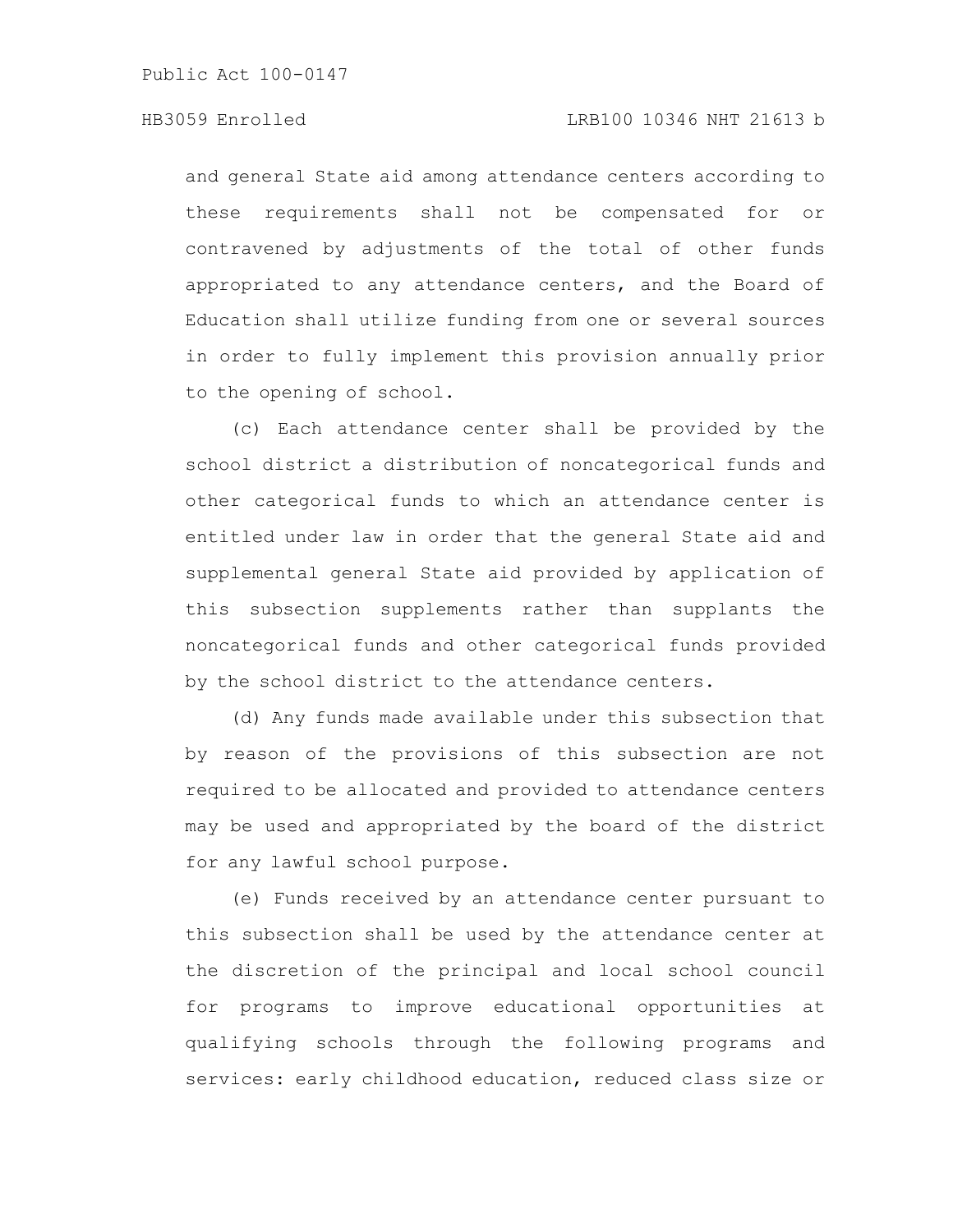### HB3059 Enrolled LRB100 10346 NHT 21613 b

improved adult to student classroom ratio, enrichment programs, remedial assistance, attendance improvement, and other educationally beneficial expenditures which supplement the regular and basic programs as determined by the State Board of Education. Funds provided shall not be expended for any political or lobbying purposes as defined by board rule.

(f) Each district subject to the provisions of this subdivision (H)(4) shall submit an acceptable plan to meet the educational needs of disadvantaged children, in compliance with the requirements of this paragraph, to the State Board of Education prior to July 15 of each year. This plan shall be consistent with the decisions of local school councils concerning the school expenditure plans developed in accordance with part 4 of Section 34-2.3. The State Board shall approve or reject the plan within 60 days after its submission. If the plan is rejected, the district shall give written notice of intent to modify the plan within 15 days of the notification of rejection and then submit a modified plan within 30 days after the date of the written notice of intent to modify. Districts may amend approved plans pursuant to rules promulgated by the State Board of Education.

Upon notification by the State Board of Education that the district has not submitted a plan prior to July 15 or a modified plan within the time period specified herein, the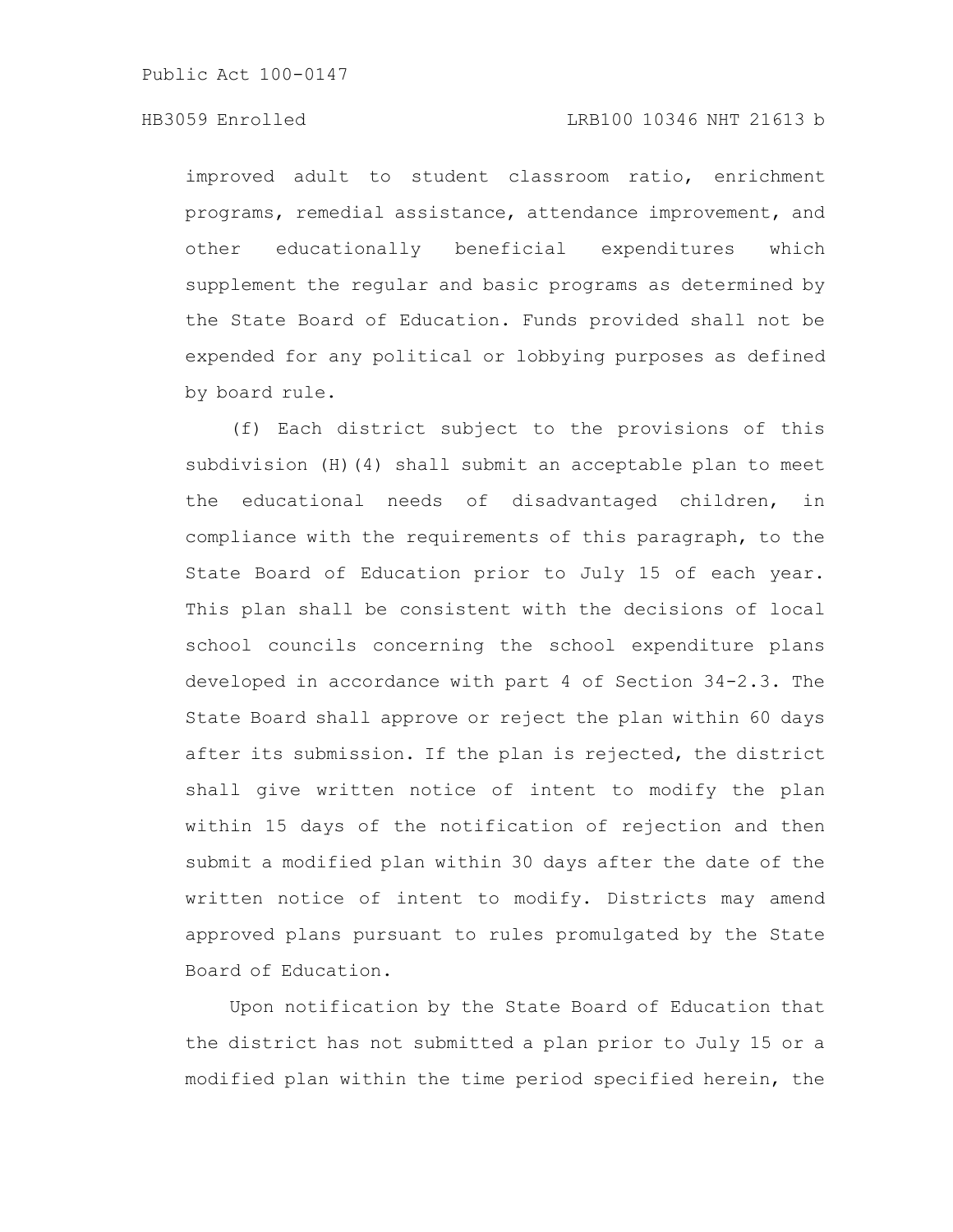State aid funds affected by that plan or modified plan shall be withheld by the State Board of Education until a plan or modified plan is submitted.

If the district fails to distribute State aid to attendance centers in accordance with an approved plan, the plan for the following year shall allocate funds, in addition to the funds otherwise required by this subsection, to those attendance centers which were underfunded during the previous year in amounts equal to such underfunding.

For purposes of determining compliance with this subsection in relation to the requirements of attendance center funding, each district subject to the provisions of this subsection shall submit as a separate document by December 1 of each year a report of expenditure data for the prior year in addition to any modification of its current plan. If it is determined that there has been a failure to comply with the expenditure provisions of this subsection regarding contravention or supplanting, the State Superintendent of Education shall, within 60 days of receipt of the report, notify the district and any affected local school council. The district shall within 45 days of receipt of that notification inform the State Superintendent of Education of the remedial or corrective action to be taken, whether by amendment of the current plan, if feasible, or by adjustment in the plan for the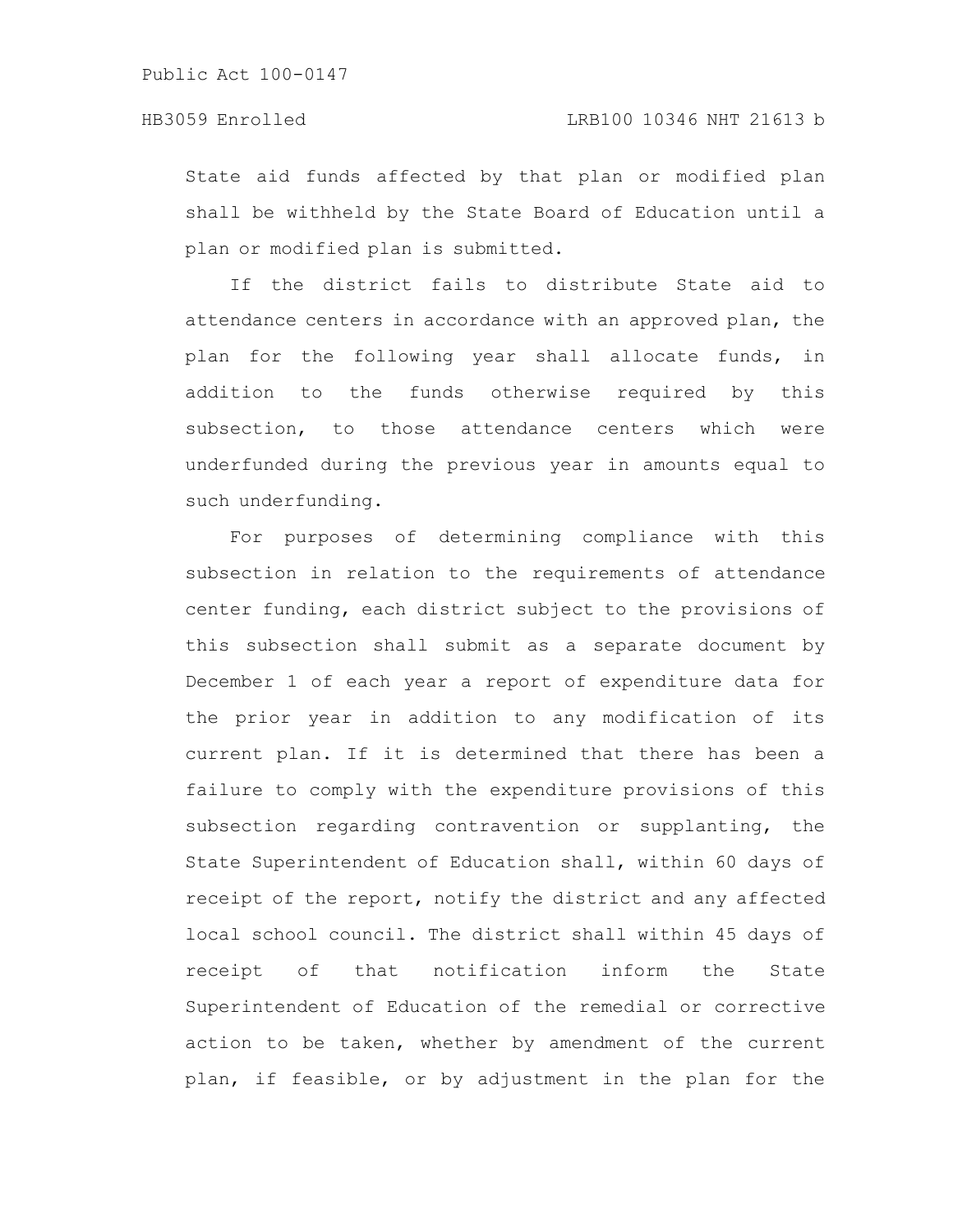# HB3059 Enrolled LRB100 10346 NHT 21613 b

following year. Failure to provide the expenditure report or the notification of remedial or corrective action in a timely manner shall result in a withholding of the affected funds.

The State Board of Education shall promulgate rules and regulations to implement the provisions of this subsection. No funds shall be released under this subdivision (H)(4) to any district that has not submitted a plan that has been approved by the State Board of Education.

(I) (Blank).

(J) (Blank).

(K) Grants to Laboratory and Alternative Schools.

In calculating the amount to be paid to the governing board of a public university that operates a laboratory school under this Section or to any alternative school that is operated by a regional superintendent of schools, the State Board of Education shall require by rule such reporting requirements as it deems necessary.

As used in this Section, "laboratory school" means a public school which is created and operated by a public university and approved by the State Board of Education. The governing board of a public university which receives funds from the State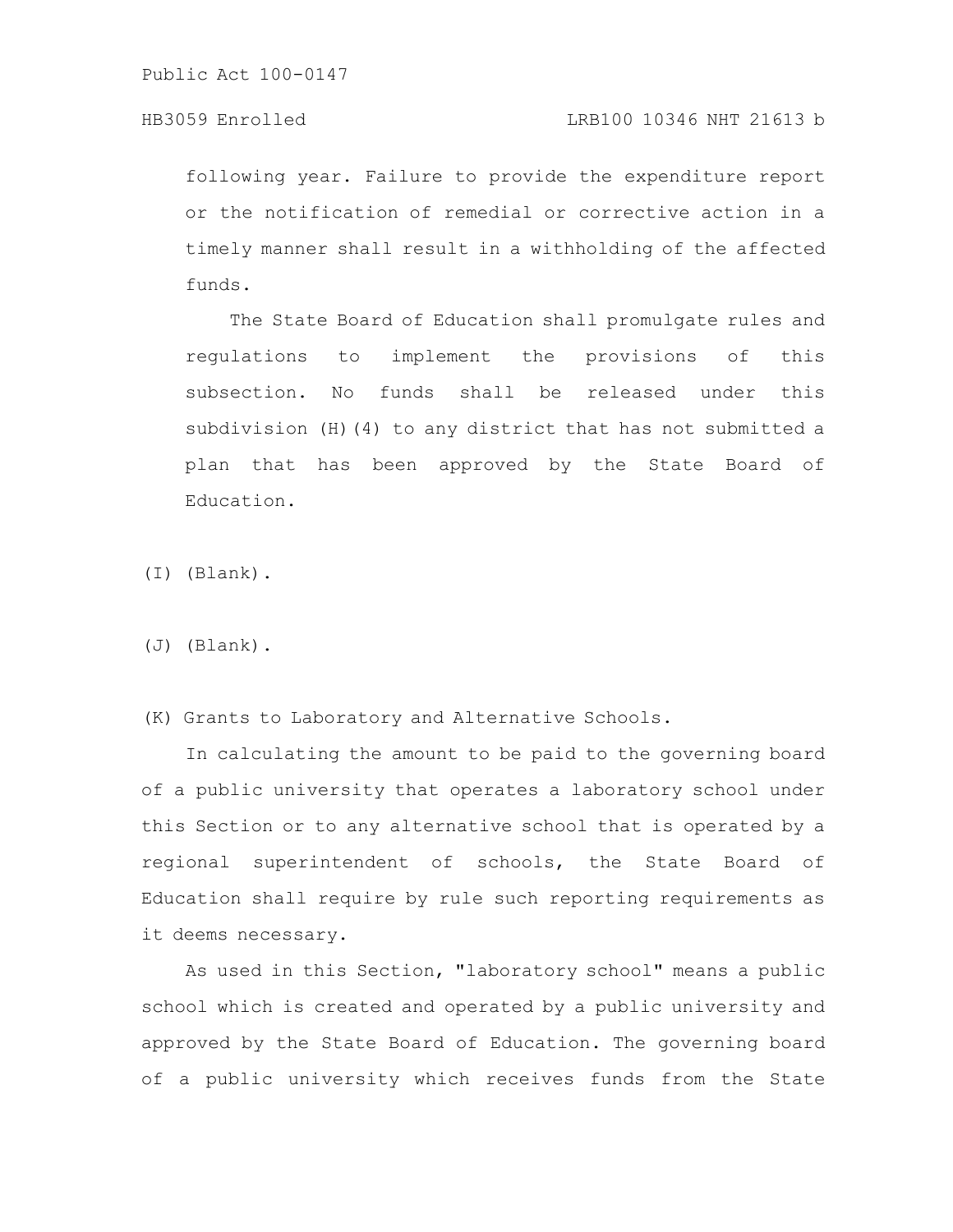## HB3059 Enrolled LRB100 10346 NHT 21613 b

Board under this subsection (K) may not increase the number of students enrolled in its laboratory school from a single district, if that district is already sending 50 or more students, except under a mutual agreement between the school board of a student's district of residence and the university which operates the laboratory school. A laboratory school may not have more than 1,000 students, excluding students with disabilities in a special education program.

As used in this Section, "alternative school" means a public school which is created and operated by a Regional Superintendent of Schools and approved by the State Board of Education. Such alternative schools may offer courses of instruction for which credit is given in regular school programs, courses to prepare students for the high school equivalency testing program or vocational and occupational training. A regional superintendent of schools may contract with a school district or a public community college district to operate an alternative school. An alternative school serving more than one educational service region may be established by the regional superintendents of schools of the affected educational service regions. An alternative school serving more than one educational service region may be operated under such terms as the regional superintendents of schools of those educational service regions may agree.

Each laboratory and alternative school shall file, on forms provided by the State Superintendent of Education, an annual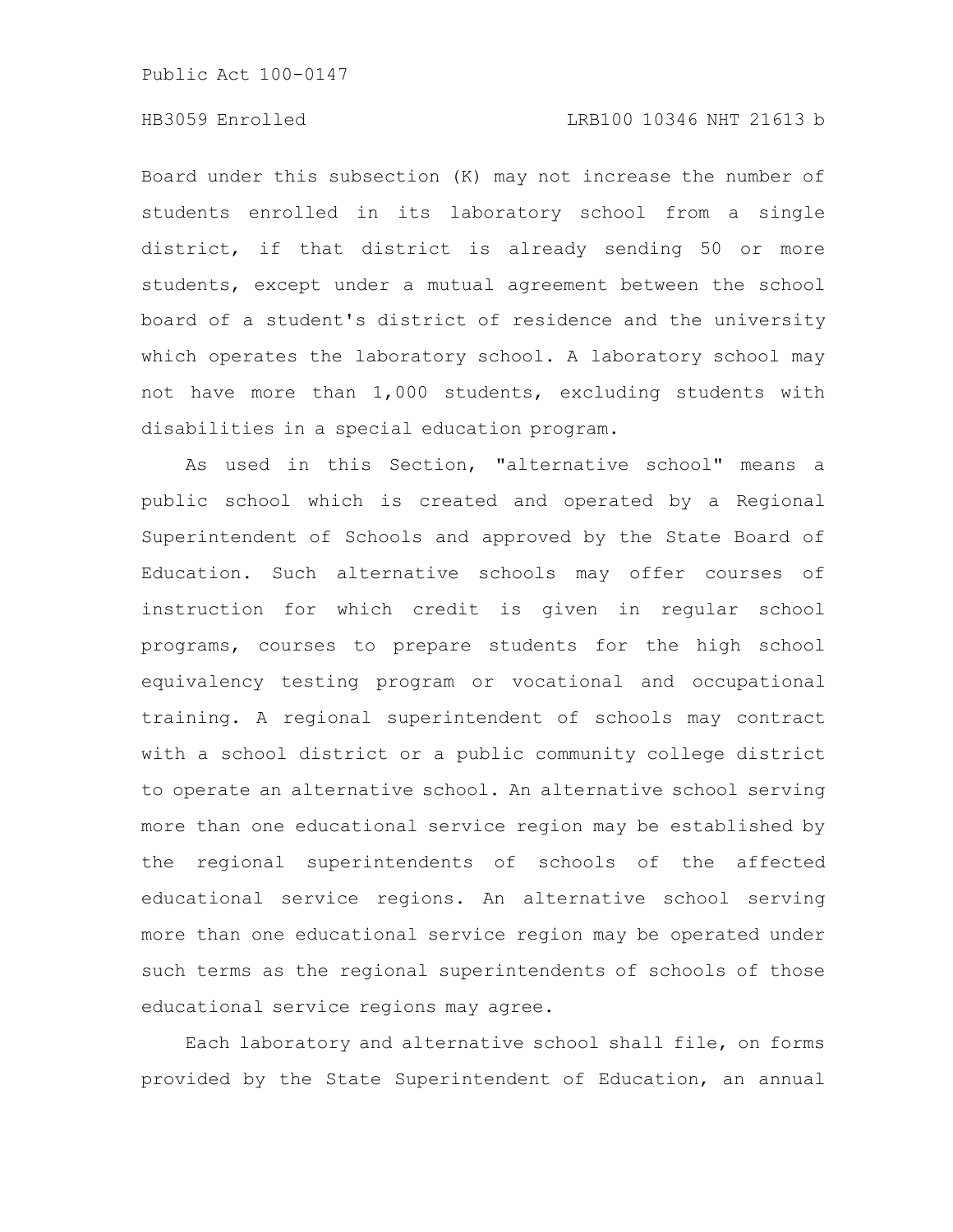### HB3059 Enrolled LRB100 10346 NHT 21613 b

State aid claim which states the Average Daily Attendance of the school's students by month. The best 3 months' Average Daily Attendance shall be computed for each school. The general State aid entitlement shall be computed by multiplying the applicable Average Daily Attendance by the Foundation Level as determined under this Section.

(L) Payments, Additional Grants in Aid and Other Requirements.

(1) For a school district operating under the financial supervision of an Authority created under Article 34A, the general State aid otherwise payable to that district under this Section, but not the supplemental general State aid, shall be reduced by an amount equal to the budget for the operations of the Authority as certified by the Authority to the State Board of Education, and an amount equal to such reduction shall be paid to the Authority created for such district for its operating expenses in the manner provided in Section 18-11. The remainder of general State school aid for any such district shall be paid in accordance with Article 34A when that Article provides for a disposition other than that provided by this Article.

(2) (Blank).

(3) Summer school. Summer school payments shall be made as provided in Section 18-4.3.

(M) Education Funding Advisory Board.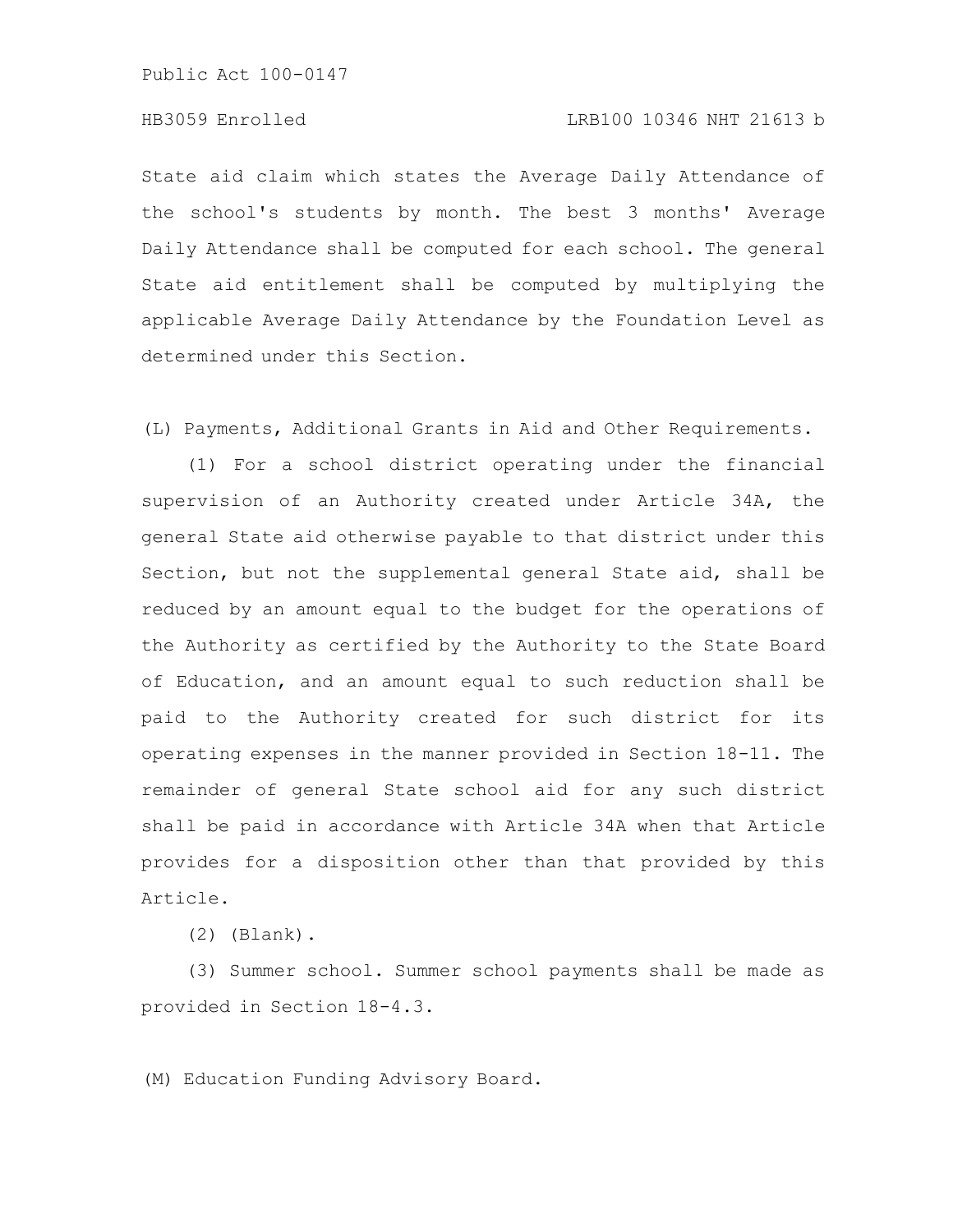The Education Funding Advisory Board, hereinafter in this subsection (M) referred to as the "Board", is hereby created. The Board shall consist of 5 members who are appointed by the Governor, by and with the advice and consent of the Senate. The members appointed shall include representatives of education, business, and the general public. One of the members so appointed shall be designated by the Governor at the time the appointment is made as the chairperson of the Board. The initial members of the Board may be appointed any time after the effective date of this amendatory Act of 1997. The regular term of each member of the Board shall be for 4 years from the third Monday of January of the year in which the term of the member's appointment is to commence, except that of the 5 initial members appointed to serve on the Board, the member who is appointed as the chairperson shall serve for a term that commences on the date of his or her appointment and expires on the third Monday of January, 2002, and the remaining 4 members, by lots drawn at the first meeting of the Board that is held after all 5 members are appointed, shall determine 2 of their number to serve for terms that commence on the date of their respective appointments and expire on the third Monday of January, 2001, and 2 of their number to serve for terms that commence on the date of their respective appointments and expire on the third Monday of January, 2000. All members appointed to serve on the Board shall serve until their respective successors are appointed and confirmed. Vacancies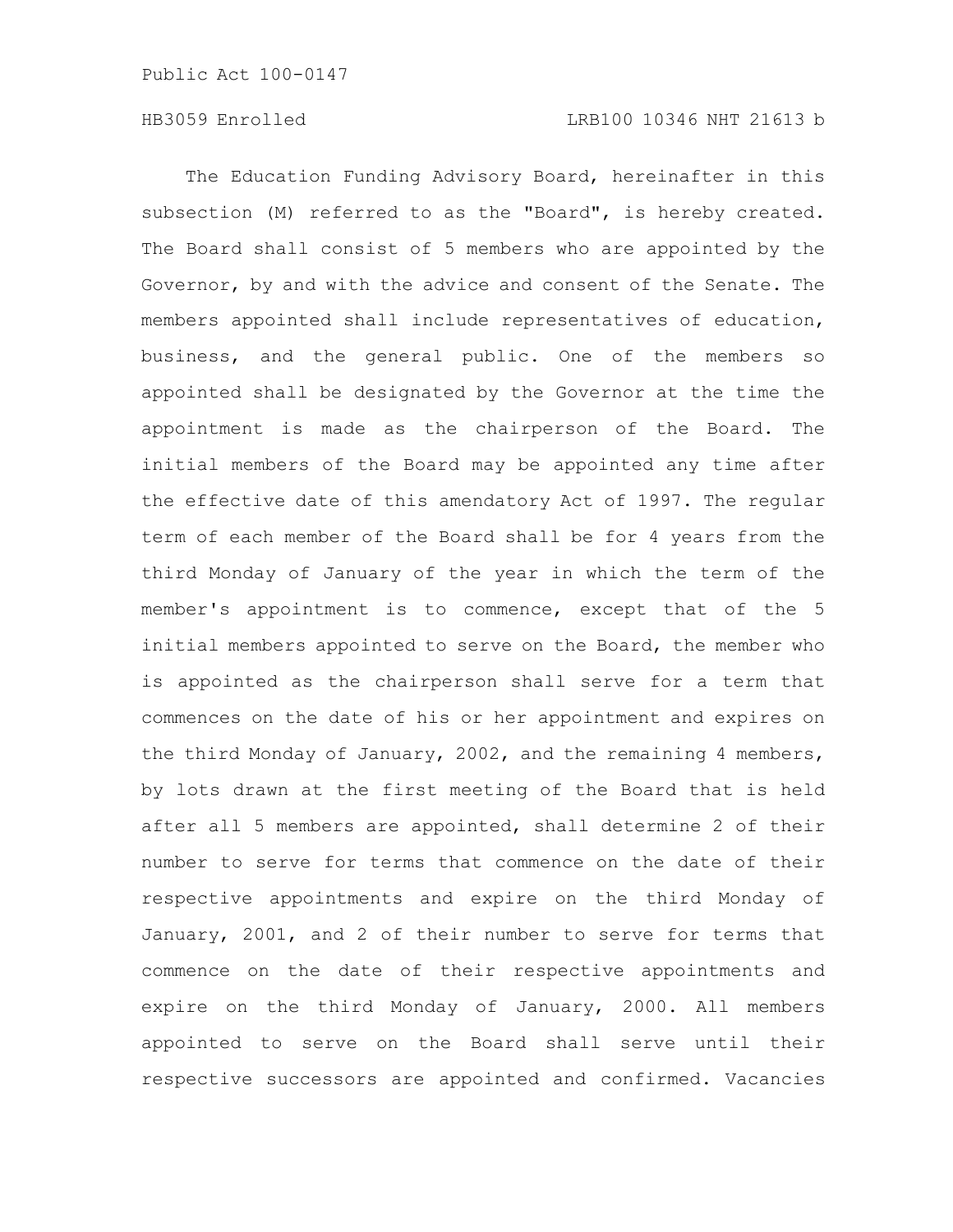# HB3059 Enrolled LRB100 10346 NHT 21613 b

shall be filled in the same manner as original appointments. If a vacancy in membership occurs at a time when the Senate is not in session, the Governor shall make a temporary appointment until the next meeting of the Senate, when he or she shall appoint, by and with the advice and consent of the Senate, a person to fill that membership for the unexpired term. If the Senate is not in session when the initial appointments are made, those appointments shall be made as in the case of vacancies.

The Education Funding Advisory Board shall be deemed established, and the initial members appointed by the Governor to serve as members of the Board shall take office, on the date that the Governor makes his or her appointment of the fifth initial member of the Board, whether those initial members are then serving pursuant to appointment and confirmation or pursuant to temporary appointments that are made by the Governor as in the case of vacancies.

The State Board of Education shall provide such staff assistance to the Education Funding Advisory Board as is reasonably required for the proper performance by the Board of its responsibilities.

For school years after the 2000-2001 school year, the Education Funding Advisory Board, in consultation with the State Board of Education, shall make recommendations as provided in this subsection (M) to the General Assembly for the foundation level under subdivision (B)(3) of this Section and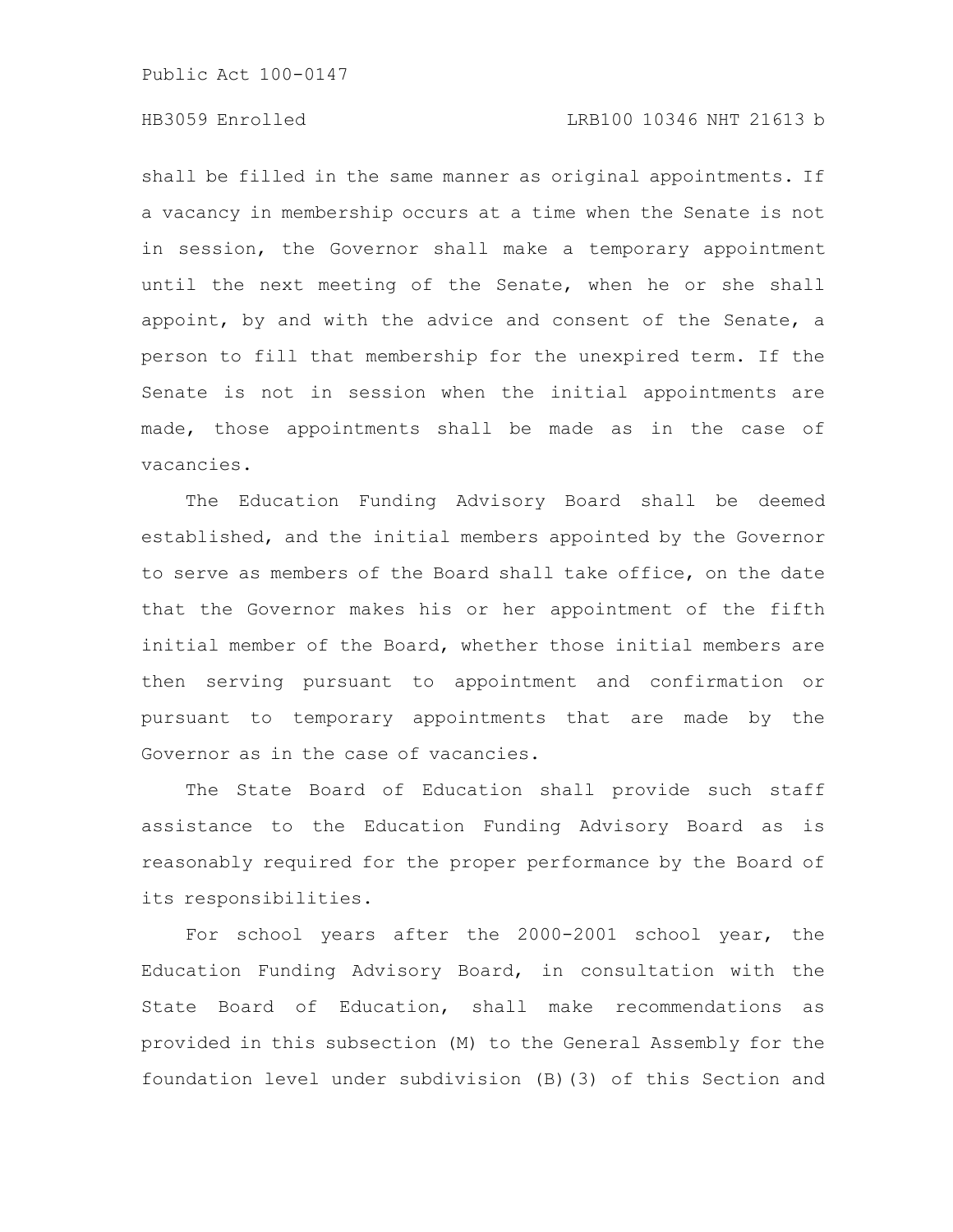# HB3059 Enrolled LRB100 10346 NHT 21613 b

for the supplemental general State aid grant level under subsection (H) of this Section for districts with high concentrations of children from poverty. The recommended foundation level shall be determined based on a methodology which incorporates the basic education expenditures of low-spending schools exhibiting high academic performance. The Education Funding Advisory Board shall make such recommendations to the General Assembly on January 1 of odd numbered years, beginning January 1, 2001.

(N) (Blank).

(O) References.

(1) References in other laws to the various subdivisions of Section 18-8 as that Section existed before its repeal and replacement by this Section 18-8.05 shall be deemed to refer to the corresponding provisions of this Section 18-8.05, to the extent that those references remain applicable.

(2) References in other laws to State Chapter 1 funds shall be deemed to refer to the supplemental general State aid provided under subsection (H) of this Section.

(P) Public Act 93-838 and Public Act 93-808 make inconsistent changes to this Section. Under Section 6 of the Statute on Statutes there is an irreconcilable conflict between Public Act 93-808 and Public Act 93-838. Public Act 93-838, being the last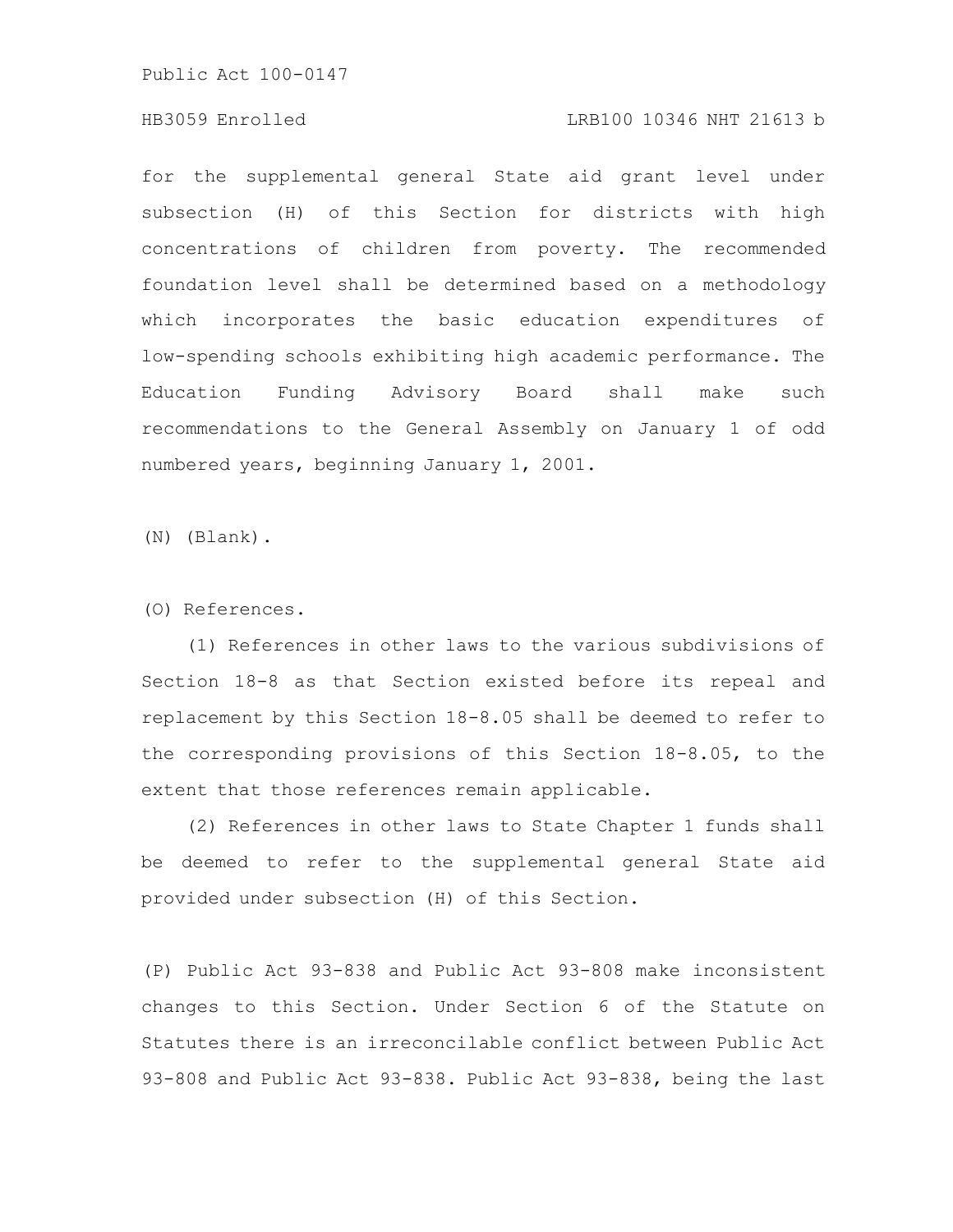acted upon, is controlling. The text of Public Act 93-838 is the law regardless of the text of Public Act 93-808.

(Q) State Fiscal Year 2015 Payments.

For payments made for State fiscal year 2015, the State Board of Education shall, for each school district, calculate that district's pro-rata share of a minimum sum of \$13,600,000 or additional amounts as needed from the total net General State Aid funding as calculated under this Section that shall be deemed attributable to the provision of special educational facilities and services, as defined in Section 14-1.08 of this Code, in a manner that ensures compliance with maintenance of State financial support requirements under the federal Individuals with Disabilities Education Act. Each school district must use such funds only for the provision of special educational facilities and services, as defined in Section 14-1.08 of this Code, and must comply with any expenditure verification procedures adopted by the State Board of Education.

(R) State Fiscal Year 2016 Payments.

For payments made for State fiscal year 2016, the State Board of Education shall, for each school district, calculate that district's pro rata share of a minimum sum of \$1 or additional amounts as needed from the total net General State Aid funding as calculated under this Section that shall be